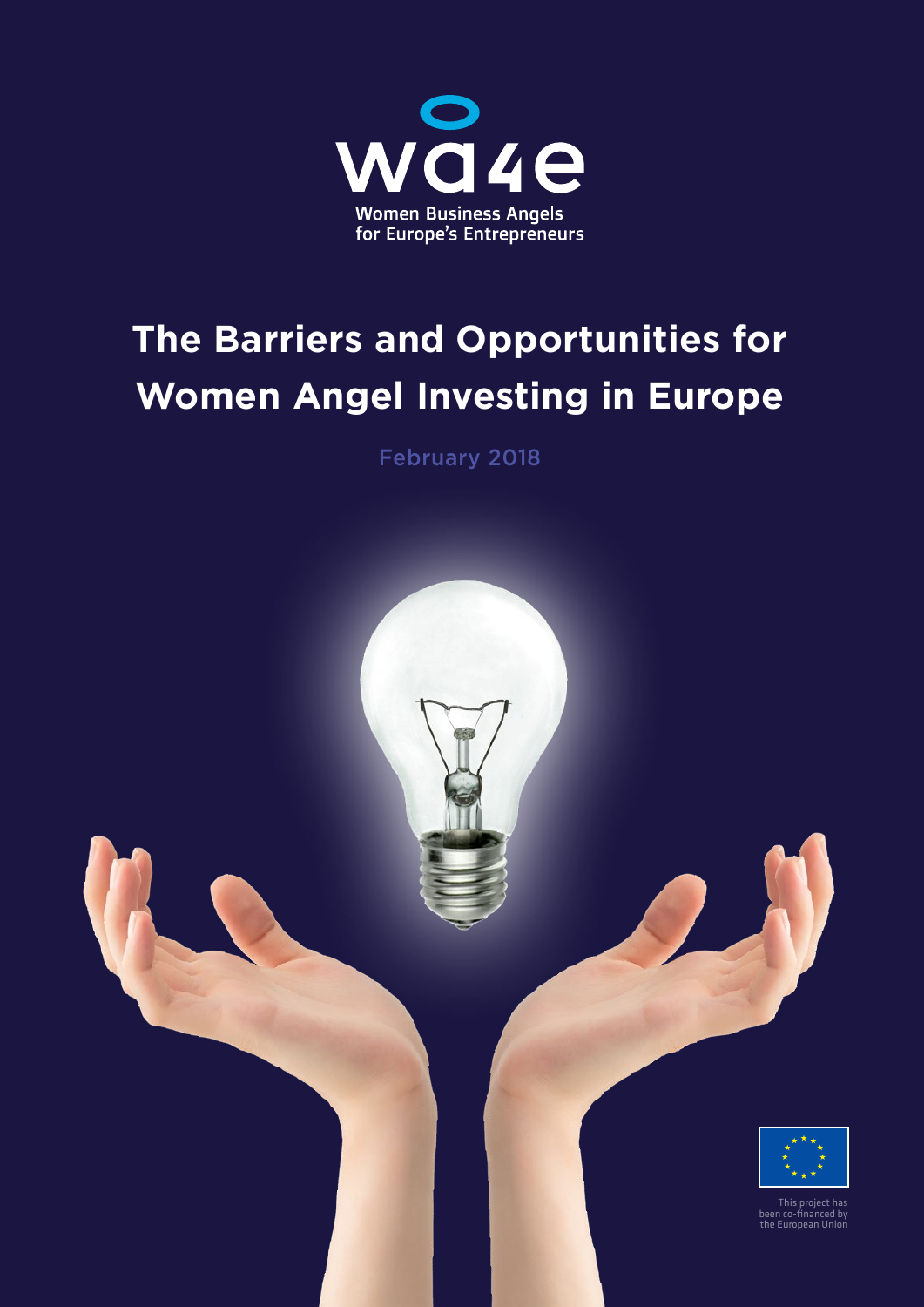## **RESEARCH REPORT LEAD :**



**PARTNERS**



## **PROJECT CO-ORDINATOR**



Written By Jenny Tooth OBE, Chief Executive, UK Business Angels Association

Based on Research led by UKBAA and Angel Academe, UK

In collaboration with the following Partner Organisations: France Femmes Angels; BeAngels, Belgium; IESE, Spain; IBAN, Italy; Women WinWin, Portugal

The WA4E project is co-ordinated by Business Angels Europe

The sole responsibility of this publication lies with the author. The European Commission is not responsible for any use that may be made of the information contained therein.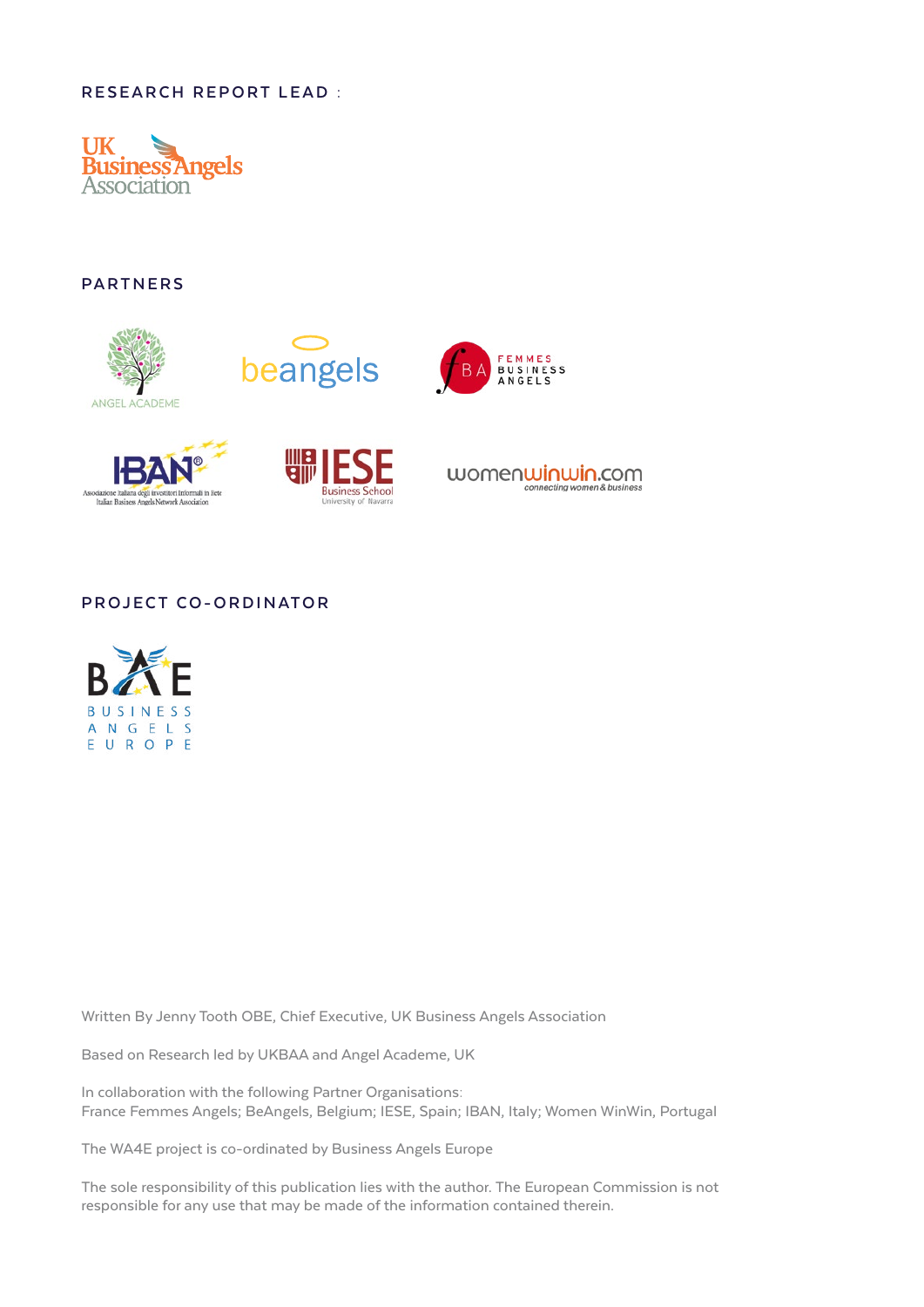# **Contents**





**[6](#page-5-0)** INTRODUCTION AND **[METHODOLOGY](#page-5-0)**

**KEY FINDINGS OF THE QUANTITATIVE AND [QUALITATIVE RESEARCH](#page-6-0)**



**THE CHARACTERISTICS OF THE WOMEN RESPONDENTS WHO WERE [ANGEL INVESTING](#page-10-0)**



**THE KEY BARRIERS AND [C H A L L E N G E S P E R C E I V E D](#page-17-0)  BY WOMEN WHO WERE NOT [ANGEL INVESTING](#page-17-0)**



**WHAT DO WOMEN THINK** SHOULD BE DONE TO **INCREASE THE NUMBER OF WOMEN ANGEL INVESTORS?** 

**IMPLICATIONS FOR THE DELIVERY OF THE WA4E [PROGRAMME](#page-22-0)**

**IMPLICATIONS FOR POLICY DEVELOPMENT AT MEMBER [STATE AND EU LEVEL](#page-25-0) [26](#page-25-0)**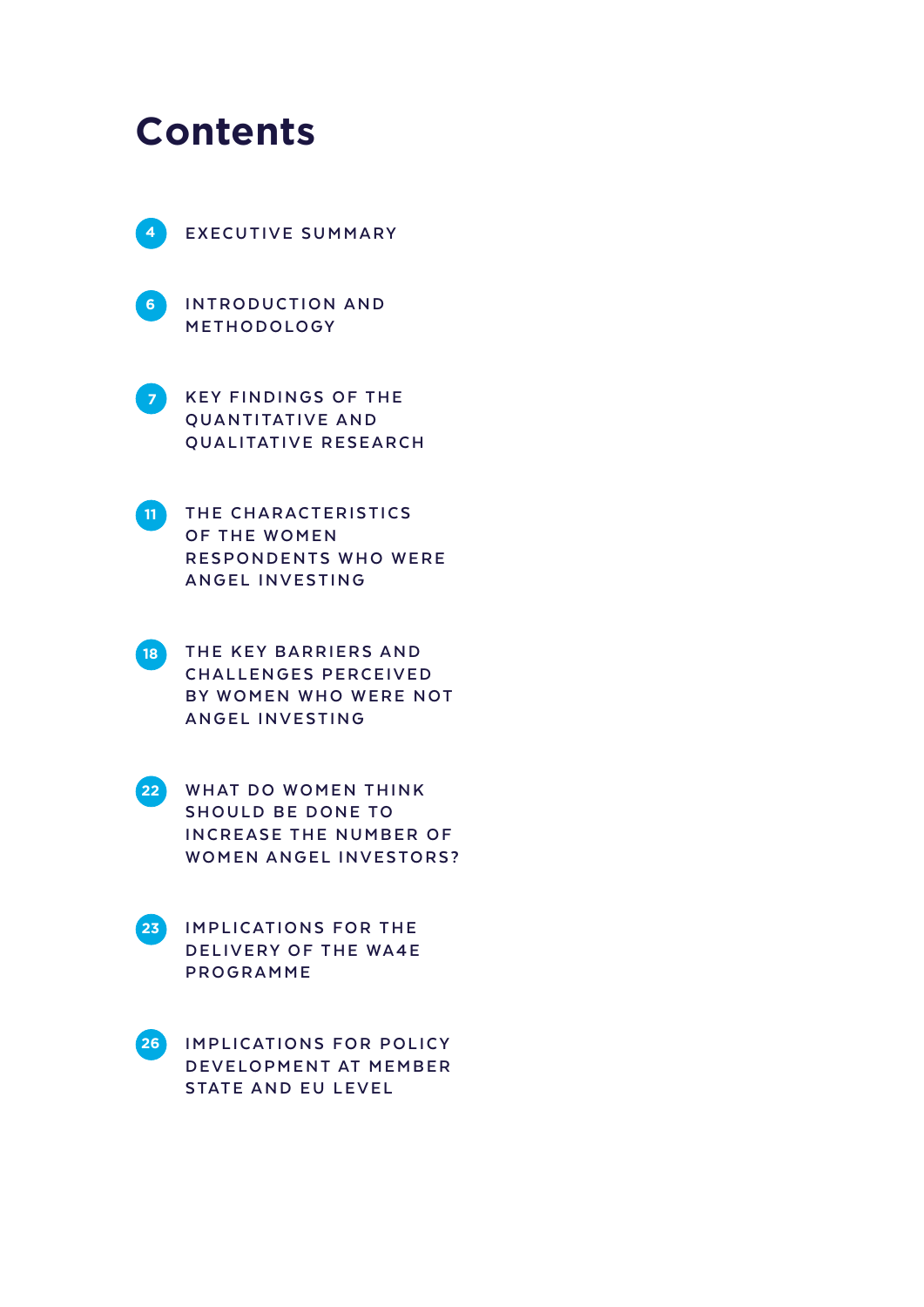# <span id="page-3-0"></span>**Executive Summary**

# 1. BACKGROUND

This research has been done in the context of the European-funded programme, **Women Business Angels for Europe's Entrepreneurs WA4E** which represents a consortium of partner organisations from six countries of Europe, comprising UK Business Angels Association and Angel Academe in UK; Femmes Business Angels, France; Be Angels Belgium; IESE, Spain; IBAN, Italy and Women WinWin, Portugal and the project is co-ordinated by Business Angels Europe, the European association for national angel federations and trade bodies. WA4E was launched in January 2017 and runs to December 2018.

The programme has the objective of increasing the number of women business angels in the six partner countries, recognizing that the current proportion of women angel investors across Europe is very low compared to their male counterparts and that there is a vital untapped source of equity finance to support the growth of entrepreneurs, especially women entrepreneurs.

The aim of this research, supported by the European Commission under the WA4E programme was therefore to understand the common characteristics and drivers of women who do invest and to understand the barriers and challenges for women who do not invest; how might we reach the women who fit the profile, but don't currently invest?

The results of this research will be used to increase understanding in each of the partner countries to support the delivery of a concerted programme of actions at local, regional and national level to recruit and mobilise more women angel investors and also to identify any specific policy recommendations that might be made for implementation at Member State level and at the level of the European Commission and Parliament to address this issue of the lack of women angel investors.

# 2. METHODOLOGY AND APPROACH:

The Research was led by UK Business Angels Association, the trade body for Angel and early stage investing in the UK in partnership with Angel Academe, a leading angel network focusing on investing in women in technology. It was supported by the WA4E partner organisations in the other five EU countries. The survey integration on the online platform and analysis of results was carried out by Cass Business School, a highly experienced academic institution with strong market research expertise, especially in SME finance.

The research comprised a detailed online questionnaire produced in 6 different versions relevant to language and the regulatory and fiscal environment in each partner country. This was accompanied by a proactive campaign to raise awareness of the research and encourage participation in the survey. The partners reached out to a total of over 6,000 women across the six partner countries. By the end of the collection period, a total of **640 with** valid responses were obtained across the 6 countries. This was 10% of the survey target market and thus represents a statistically robust sample of women in the partner countries and included 310 women who were already angel investing and 330 women were not angel investing, so this was a useful split to benchmark the characteristics of these two groups.

The online research was accompanied by a qualitative survey based on detailed interviews among 225 women across the 6 partner countries who had completed the survey to give a more detailed personal perspective on women's approach to angel investing.

## **3. KEY FINDINGS** OF THE RESEARCH

#### Characteristics of the women respondents:

The women respondents were mainly aged between 31 – 50 and the majority of the women respondents (70%) were highly experienced business women with a significant proportion of the women respondents (42%) having had 21 – 30 years of business experience.

The Women respondents were highly experienced business women and were active in business across a range of industry sectors. Whilst those who are angel investing have more years business experience than those not yet investing

A significant proportion of women investors and non–investors had founded at least one business and nearly 72% of women who had founded a business have also positively exited at least one business.

The women respondents had a strong level of annual income overall, with the majority having modest disposable assets

#### Characteristics of Women respondents who were angel investors:

Women who had founded at least one business were more likely to be aware of or get involved in angel investing

Financial capacity and disposable wealth have some influence on women's decision to be an angel investor

Many of the women were running their own business or having a portfolio career, and this had been shown to be a strong driver to start angel investing

Women angels are backing a wide range of industry sectors from deep tech to food with significant focus on making a social impact

There is a strong propensity for women investors to back women led businesses

However the women angel market lacks maturity with many women have made only a small number of investments - and only a small proportion of the women investors have an investment portfolio or track record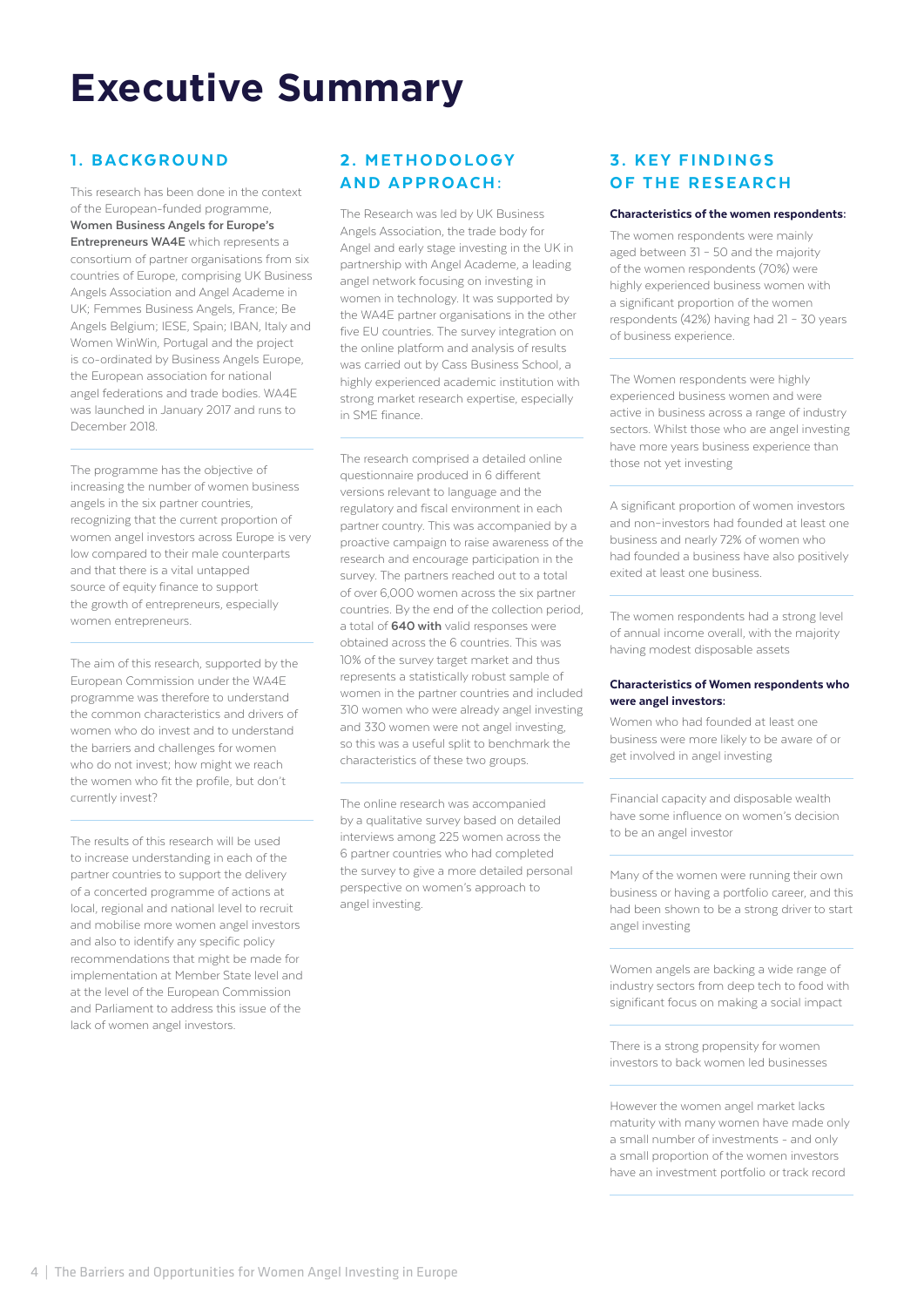Many women are not committing much finance annually to angel investing

Many women investors were not investing in syndicates, potentially reflecting a lack of opportunity to join women friendly groups, or the lack of understanding about the opportunity to invest in syndicates to mitigate risk and pool finance and skills

#### What were the key drivers for women to start angel investing

Supporting entrepreneurs to grow their business, "putting something back" and supporting their local economy was regarded as the primary motivation for women to become angel investors - and this was more significant than making a financial return.

Keeping up to date with business and technological innovations and developments was also a strong motive for many women investors

The opportunity of meeting like-minded people and making new friends and contacts within a network, making new social contacts and exchanging experience with their peers was also seen as important for many women.

#### What were the concerns and barriers to angel investing identified among the women respondents who were not investing

Women non-investors lacked understanding of the core process of angel investing and identified angel investing as risky

Many women were unaware of tax breaks for risk mitigation

Women thought that angel investing was only for the super-rich, with the belief that you have to commit very significant amounts of finance in each company.

Women lacked understanding of how to find and invest in quality deals

Many women identified a lack of confidence in making a financial decision about making an investment in a small business

Over half of the women non-investors felt that life stage and other family financial priorities as a major reason for nonengagement in angel investing, as well as a lack of time, rather than actual financial capacity.

Over half the women non investors (54%) thought that life stage and other priorities prevented them from angel investing

Women have not been made aware by their Financial Advisors about angel investing, or the tax breaks to mitigate risks, whilst the Financial Advisory community tend to direct women towards low risk areas of investment. The lack of access to angel groups or angel investors and the lack of visibility of this area of investing is seen as one of the main reasons why there are so few women angel investors compared to men.

Most of the women non investors did not know any female peers or female role models who were angel investing

# 4. IMPLICATIONS FOR **ACTION IN THE WA4E** PARTNER COUNTRIES:

The results of these research findings will be used to help us to understand the barriers and drivers relating to angel investing and will be used to frame the delivery of the ongoing programme of actions being carried out by theWA4E Partners and most notably will be used to support the development of relevant actions and key messages for awareness and recruitment of women to address the identified barriers to angel investing. This includes:

Targeted Awareness and Recruitment Campaign This should reflect understanding of how to reach the core target groups of women, including through professional women's networks and using key messages aimed at increasing overall understanding of the opportunity for angel investing and aimed at addressing women's core concerns about risks, time and financial commitments. Actions would also address the lack of information and guidance to women on investing offered through financial advisors and financial media.

**Women Investor Role Models and Case Studies:** Many women identified the need to have more women involved in angel investing speaking about their activities and imparting their rationale for getting involved and talking about their investments and outcomes, especially about the entrepreneurs they have backed and the impact their investment has had on their growth, especially any successful exits. This could be in various fora, both at face-to-face events and in the media/online, as well as women investors willing to act as mentors.

#### **Education and Mentoring On Angel**

**Investing:** Nearly all women interviewed felt that there was a need for access to more bespoke education programmes, such as workshops, aimed at helping women understand the process of investing and to demystify much of the jargon around it. There is a need for better understanding of what the angel investing process entails and specific aspects like financial, legal and tax knowledge that will help women feel more knowledgeable and in control. This,

combined with mentoring and support from women who are already investing, was seen as an important aspect

**Enabling women to invest in more femalefriendly networks/syndicates:** Many women cited the lack of access to angel investing groups that were female friendly and diversity in investor groups and that this was more important than women only. There was need for a targeted campaign directed at existing angel groups across the partner countries to encourage them to welcome and support women angel investors and to support the development of more diverse, female focused angel groups or syndicates. The concept of a dedicated national or regional level forum for women offering peer to peer support and exchanging experiences on angel investing was felt by many to be more useful than encouraging women-only investing groups.

# **5. RECOMMENDATIONS FOR ACTION AT NATIONAL AND** REGIONAL LEVEL

The research also indicted the opportunity to improve existing policy at national and EU level. This includes :

**Support for National/Regional Women Angel-Co-Investment Funds:** Opportunities should be explored for the establishment of a national or regional focused Women Angel Co-investment fund in each of the partner countries. This would have the aim of stimulating and leveraging women focused angels, providing further fire power for women angels and encouraging syndication

and the development of more lead women angels. These funds could potentially draw on support from ERDF or EIF/EIB funds alongside private sector funds in the countries concerned, and build on existing co-investment fund models where these already exist in the Member States

**Establishment of an EU wide Women Angel Co-investment Fund:** We also propose that the European Commission consider the opportunity to establish a **European Women Angel Co-Investment Fund**. This would be aimed at stimulating and leveraging an increased level of women angel investment specifically in key countries where this market is especially underdeveloped, by providing matching funding alongside deals led by women investors, including those investing in women entrepreneurs. Also offering the opportunity to women investors to come together across borders to support entrepreneurs and pool their investment capacity and business expertise.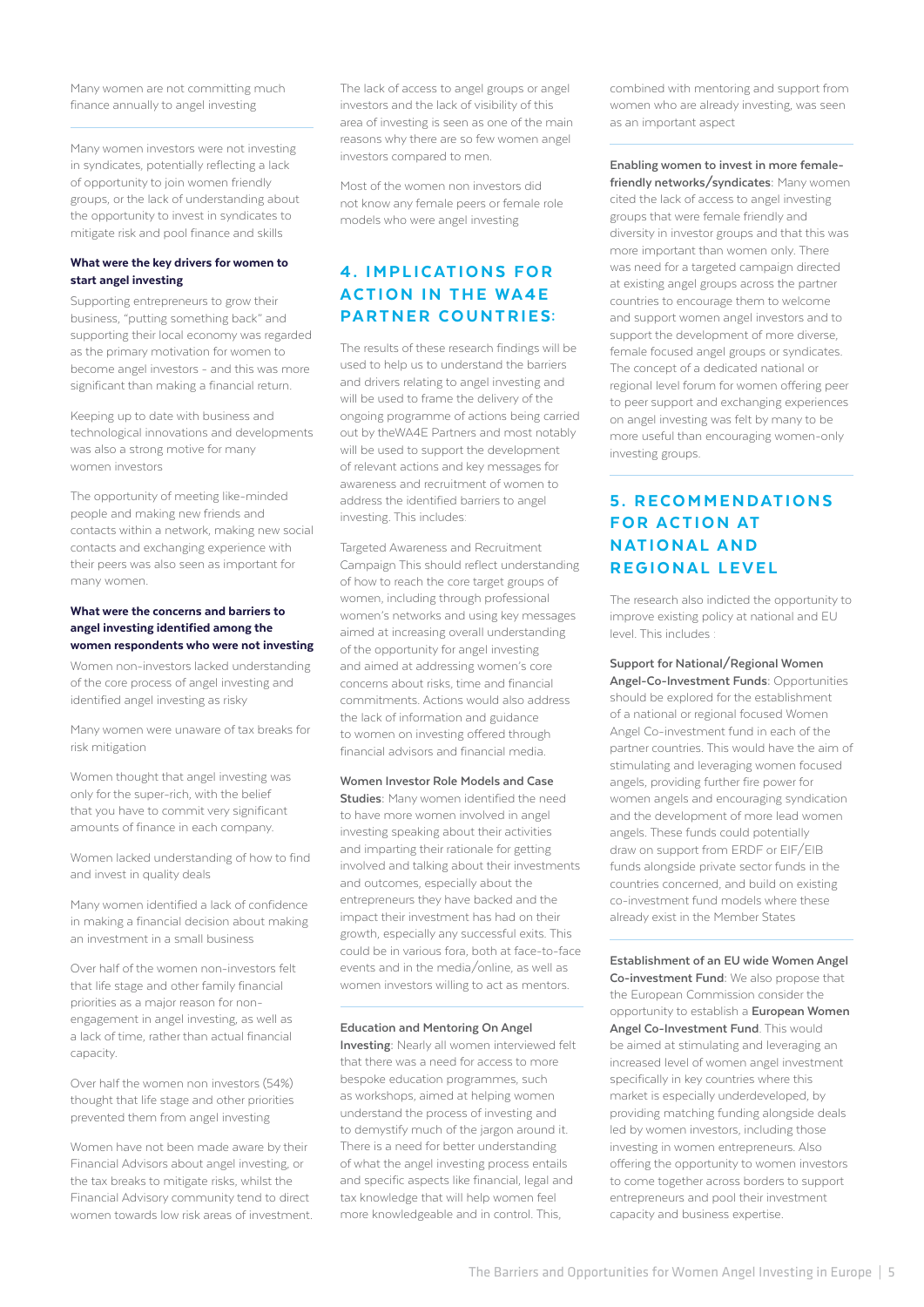<span id="page-5-0"></span>**Introduction 1**

## 1.1. BACKGROUND AND AIM OF THE RESEARCH

Angel Investment is the most significant source of risk capital for start up and early stage businesses across Europe, bringing not only finance, but vital business experience and expertise to enable businesses to achieve their high growth potential. Yet the proportion of women business angels of the total number of angel investors remains extremely low. Among the six partner countries in this study the proportion of women investors in the total angel investment market in each country in 2017 is estimated as follows: 14% in the UK are at 14% of the total market; with 10% for Belgium, 23% for Italy, 9% for Spain, 5% for France, and less than 5% for Portugal.

At the same time many women across Europe are achieving considerable success in their business and professional lives, but are missing out on the opportunity to use their financial capacity and business experience to back early stage businesses across Europe, especially those led by female founders. It is vital for the European economy to access this untapped pool of risk capital to support Europe's entrepreneurs, but we need to understand the barriers and challenges that are holding women back from angel investing, so that measures can be put into action to effectively address these barriers and create a significant increase in the participation of women in angel investing in the Partner countries concerned.

This research has been done in the context of the European-funded project, Women Angels for Europe's Entrepreneurs WA4E and which has the objective of increasing the number of women business angels in the six partner countries. WA4E represents a consortium of partner organisations from six countries of Europe, comprising UK Business Angels Association and Angel Academe in UK; Femmes Business Angels, France; Be Angels Belgium; IESE, Spain; IBAN, Italy; WinWin, Portugal. The WA4E Project is co-funded by DG Grow of the European Commission and was launched in January 2017, running to December 2018 and is coordinated by Business Angels Europe.

The core aim of the research survey and analysis was to better understand the common characteristics and drivers of those women who do invest and to understand why women who share these key characteristics and profile do not invest: what are the barriers and challenges; how might we reach the women who fit the profile, but don't currently invest? And what concrete and sustainable actions do women recommend that we should we take to encourage women to invest?

The results would be used to increase understanding in each of the partner countries about what further actions could be taken at local, regional and national level to recruit and mobilise more women angel investors and to identify any specific policy recommendations that might be made to the European Commission and Parliament to address this issue at European wide level.

# $1.2.$ **METHODOLOGY AND** APPROACH:

The Research was led by UK Business Angels Association, the trade body for Angel and early stage investing in the UK in partnership with Angel Academe, a leading angel network focusing on investing in women in technology. It was supported by the WA4E partner organisations in the other five EU countries. The survey integration on the online platform and analysis of results was carried out by Cass Business School, London an experienced academic institution with strong market research expertise, especially in SME finance.

The research consisted of a mix of quantitative and qualitative techniques, comprising a detailed online questionnaire produced in 6 different versions relevant to language and the regulatory and fiscal environment in each partner country. This was accompanied by a proactive campaign to raise awareness of the research and encourage participation in the survey. The partners reached out to a total of over 6,000 women across the six partner countries.

By the end of the collection period, a total of 640 with valid responses were obtained across the 6 countries. This was 10% of the survey target market and thus represents a statistically robust sample of women in the partner countries and included 310 women who were already angel investing and 330 women were not angel investing, so this was a useful split to benchmark the characteristics of these two groups.

The online research was accompanied by a qualitative survey based on detailed interviews among 225 women across the 6 partner countries who had completed. This approach was designed to provide more contextual information and capture a richer understanding of women's personal perspectives on angel investing. This total included 135 investors and 90 non-investors who were interviewed.

## 1.3. RESEARCH TARGETS:

A core parameter was to ensure that the research was being carried out among women who had the potential capacity and experience to be an angel investor, i.e. to have sufficient financial wealth to be able to make investments that may not return the stake money and to be able to invest sufficient levels to meet the requirements of high growth potential entrepreneurs.

Thus a core set of pre-qualifying criteria were established for both existing investors and non-investors, based on the concept of being either High Net Worth, or professionally experienced (i.e. Sophisticated) and this was applied to both investors and non-investors as the core threshold criteria for survey completion. There were no limits to age and so women were free to respond if they were no longer working and had retired, provided they had the financial wealth or assets or relevant business or finance background to invest.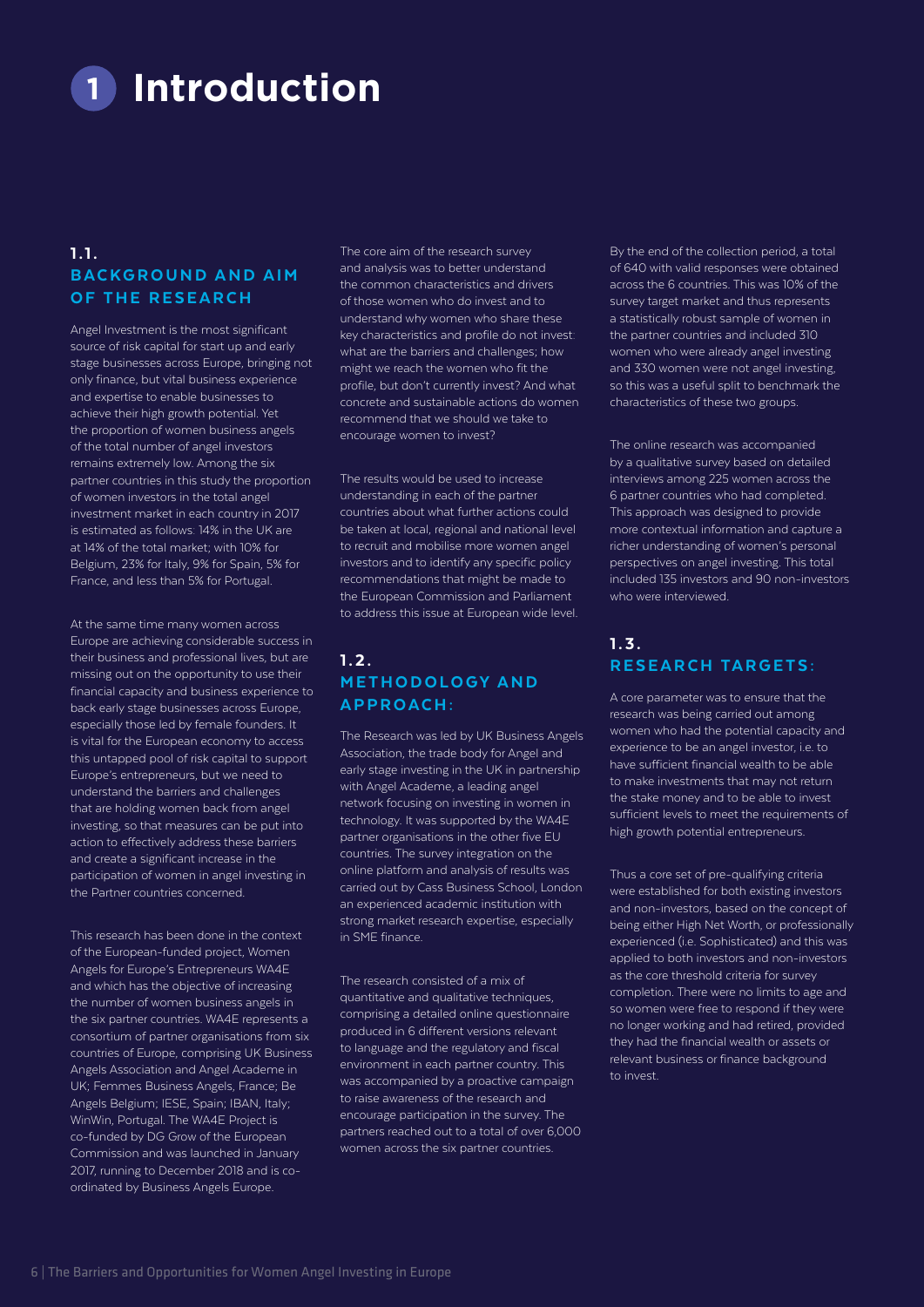#### The Barriers and Opportunities for Women Angel Investing in Europe | 7

**BELOW** 

# <span id="page-6-0"></span>**2** Key Findings Of **Example 2** in the Partner countries **The Research**

# 2.1. **NUMBER OF WOMEN** RESPONDENTS ACROSS THE 6 PARTNER COUNTRIES:

By the end of the collection period, a total of 640 valid responses were obtained across the 6 countries. This was split across the partner countries and this reflected the level of reach that the partners had into existing women business angels and also the level of engagement that partners achieved with women in wider professional and business networks through raising awareness of the importance of the research.

# 2.2. THE CHARACTERISTICS OF OUALIFYING RESPONDENTS

As described above in the methodology, only women who met the core qualifying criteria of being either high net worth or professionally experienced (sophisticated) went on to complete the survey. Of these 83% of the respondents self-classified as high net worth and 17% described themselves as "sophisticated" i.e. professionally experienced, rather than having substantial disposable wealth or assets.

# 2.3. **NUMBER OF INVESTORS** VERSUS NON INVESTORS

About half of our respondents (48%) are currently involved in angel investing (i.e. existing angel investors), while 52% of our respondents are currently not involved in angel investing (i.e. non-investors. In our sample, the split between existing angel investors and non-investors varies across countries. Proportionally speaking, France had the highest percentage of angel investors (72%), followed by Italy (60%) and the UK (57%). However, this cannot be assumed to be reflective of the percentage of investing in any one specific country since the partners used a wide range of sources to target women.



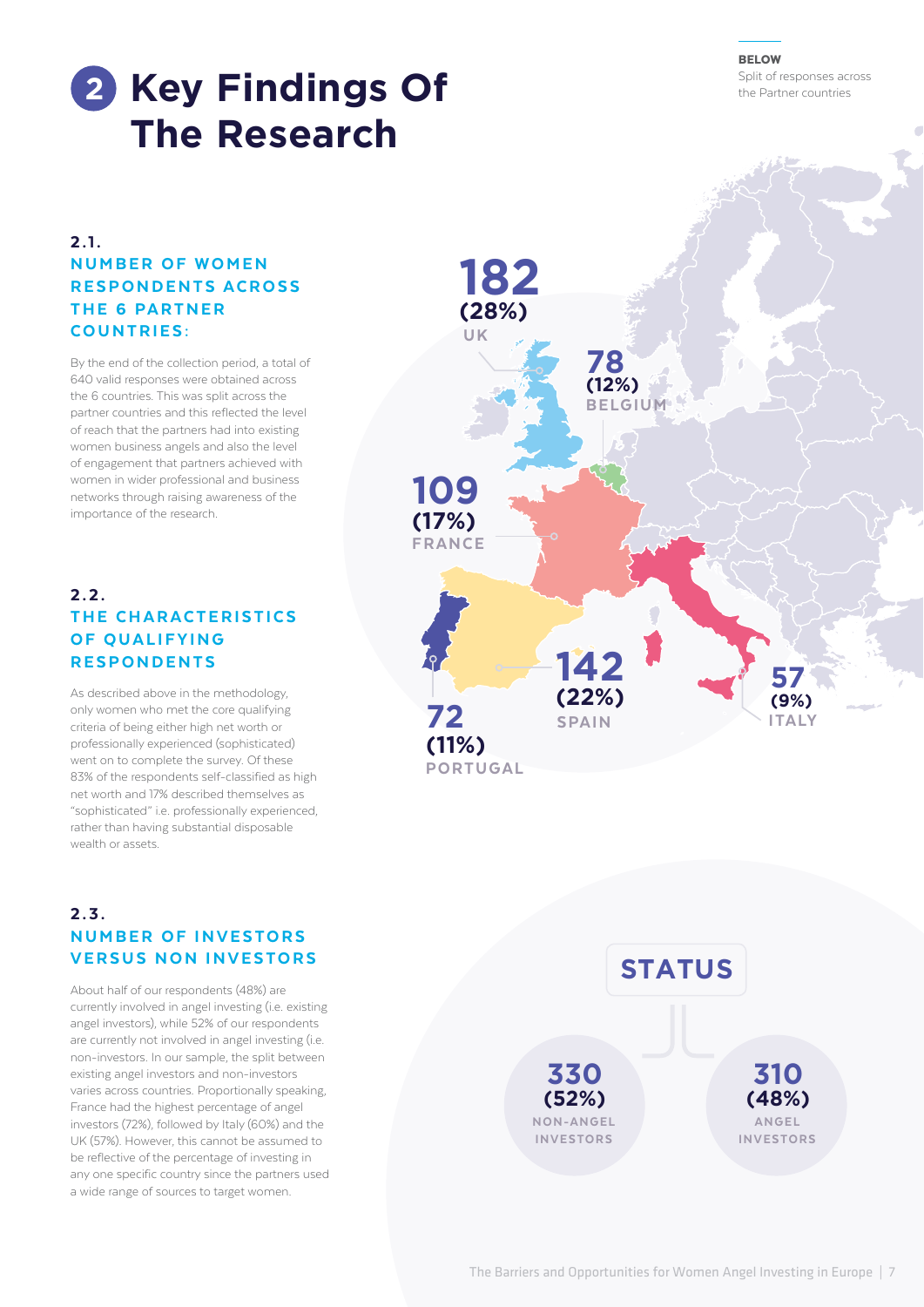# $2.4.$ **AGE DISTRIBUTION** OF THE WOMEN **RESPONDENTS**

#### **Women who are angel investing have more years business experience than those not yet investing**

There is a moderate correlation (20%) between years of business experience and being an angel investor. This indicates, albeit not substantially, that women with more business experience are more likely to become an angel investor.

The majority of the respondents (69%) are 31 – 50 and 51 – 60 years of age. However nearly 20% were aged between 31-40 and a small minority (4.8%) were investing in their 20s, with 7% investing in their 60s and 70s.

This age distribution may also be seen to reflect the pre-qualifying requirements for disposable wealth and/or professional experience.







## $2.5.$ **THEIR EMPLOYMENT STATUS**

The employment status of the respondents shows a significant number of women (48%) who are either running their own business, or having a portfolio career compared with 45% who are employed, with only a small number not currently working or retired. This was also borne out in the interviews, where many women who had had substantial careers at Director level had opted for a more flexible working, as Non executive Director, to meet their family commitments and investment interests.

#### 2.5.1.

## Women who are investing are more likely to be self employed or portfolio careers

In terms of the split between investors and non-investors, there were substantially more investors who are currently self-employed, running their own business, freelancing or portfolio career compared to non-investors. There is a potential correlation between this status and angel investing since this can enable women as self employed who are entrepreneurial being exposed to other entrepreneurs to take on a more flexible career path which enables them to have contact with entrepreneurs and the identification of the opportunity to angel invest. This was borne out by interviews with women who had recently changed from a high powered corporate career or as an exited entrepreneur to taking on a more portfolio or flexible career approach.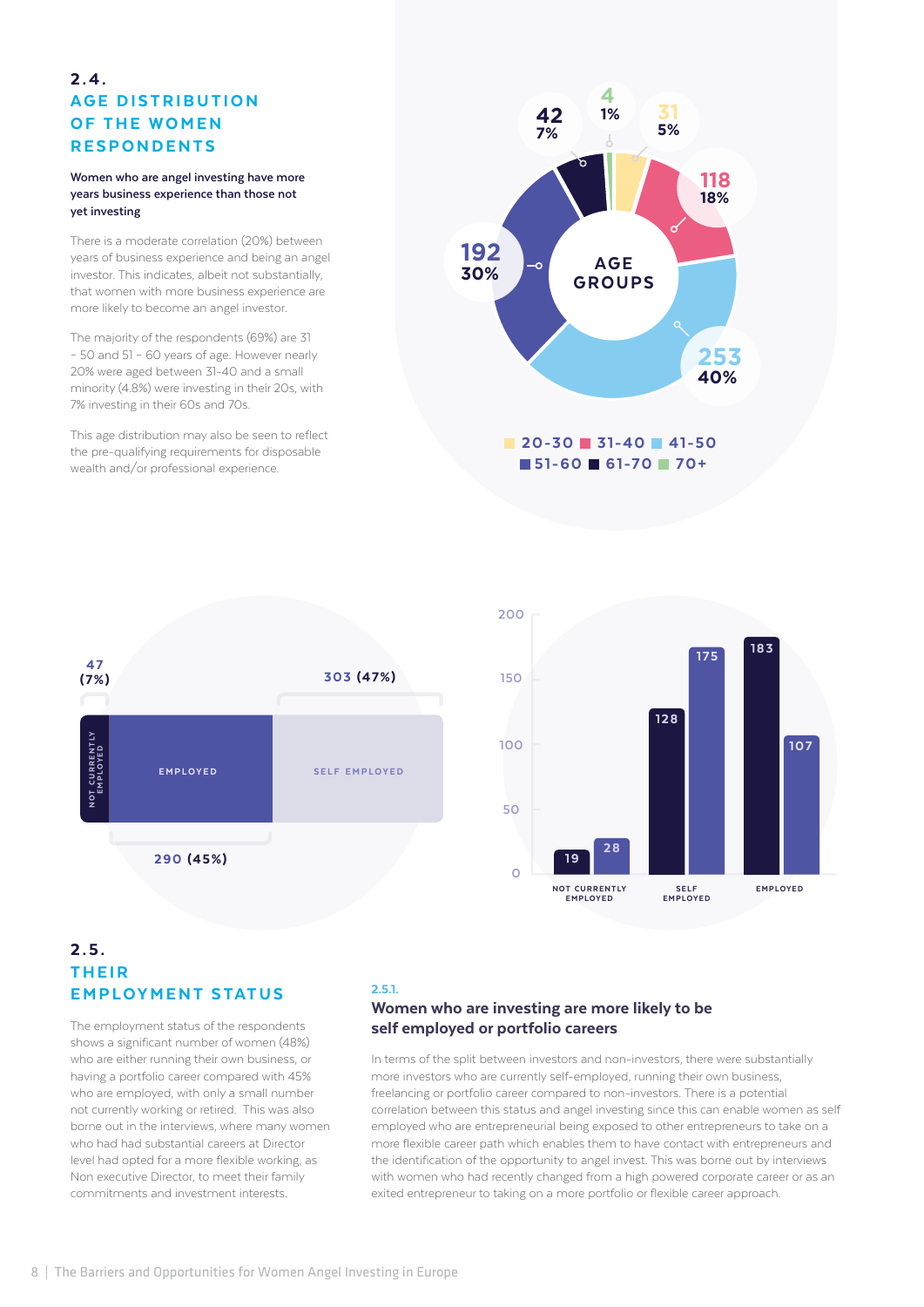# 2.6 **MOST OF THE WOMEN** HAD EXTENSIVE BUSINESS EXPERIENCE

Most significantly, the majority of the women respondents, both investors and non investors (70%) were highly experienced business women with a significant proportion of the women respondents (42%) having had 21 – 30 years of business experience, followed by 28% with 11 – 20 years of experience (28%). There was not a wide difference overall in business experience between investors and non-investors. Proportionally speaking, we have a higher percentage of investors with 21 – 30 years of business experience than non-investors in our sample (46% vs. 37%).

Nevertheless it may be seen from the data that there is a small correlation that women with more business experience are moderately more likely to become an angel investor (albeit a low correlation of 20%).

#### **The women were also active in business across a range of industry sectors**

Of the 225 women respondents who were subsequently interviewed, both women investors and non-investors, a few were entrepreneurs, but most were senior professionals working in areas including financial services, IT, marketing, wealth management and law, with several being in senior management positions. Others were enjoying "portfolio careers" as consultants working with a few different companies, often having spent their earlier careers working for large corporates.

## $2.7.$

# **MANY OF THE WOMEN HAD FOUNDED AT LEAST ONE BUSINESS, BUT HIGHER** PROPORTION OF INVESTORS HAD FOUNDING EXPERIENCE

A further key finding was that a significant proportion of the women respondents (54%) had founded or cofounded at least one business. However, we have more investors with business founding experience compared to non-investors in our sample (60% vs. 48%). This lower level of entrepreneurial experience may also be a key factor influencing awareness of angel investing and the opportunity to back entrepreneurs. The data also indicates that women with business founding experience are more likely to become an angel investor (though a low correlation of 11%).

## 2.7.2.

## Significant majority of the women who had founded a business had also positively exited

Nearly 72% of the respondents who had founded a business have positively exited a business, Nearly 18% have exited 2 business and a small group (10%) having had more than 3 exits.

# BUSINESS EXPERIENCE DISTRIBUTION

 **NON-INVESTOR INVESTOR**





## NUMBER OF BUSINESSES EXITED



**TWO BUSINESSES**

**10%**

**THREE BUSINESSES**

The Barriers and Opportunities for Women Angel Investing in Europe | 9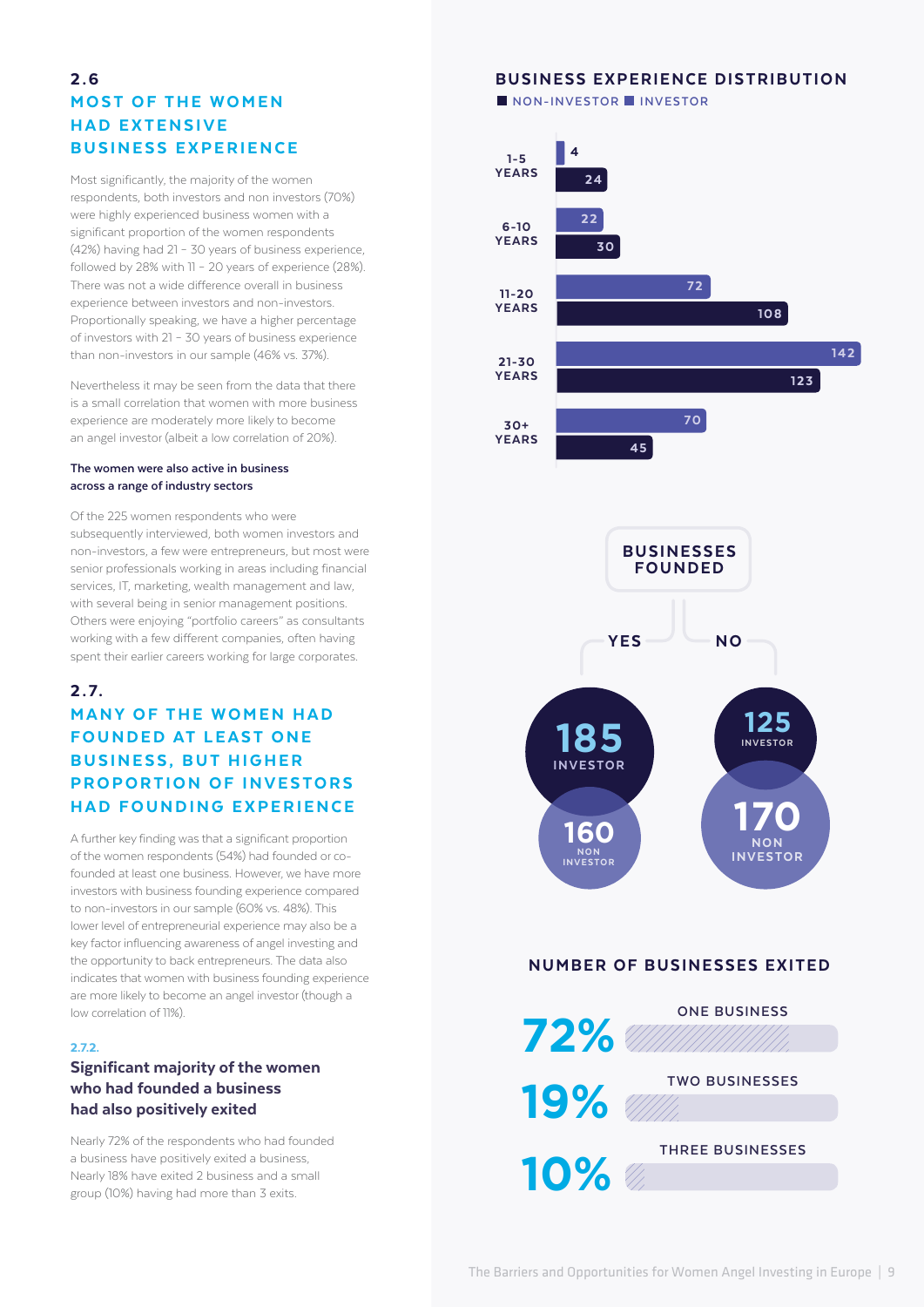

# 2.8. THEIR DISPOSABLE/ **INVESTABLE WEALTH**

2.8.1.

## Most Women had a strong level of annual income overall but greater financial capacity among investors overall

In terms of annual income, whilst this was a question that women were not obliged to answer. Of the 86% of women who did answer this question, 38% reported an annual income of less than £100,000. However 34% of women reported an income of between £100,000 - £200,000 whilst nearly 12% stated an income of £200,000 to £500,000 and a small minority earning over £500m per annum.

Almost half of the women respondents who gave details of their income had an annual income of over €100,000, with 13% over €200k annually. The annual income of those respondents who were already investing compared to those who were not investing was similar. The majority of the respondents had less than €500m in disposable assets.

However, there are more non-investors who earn less than £100,000 compared to investors (45% vs. 30%) in our sample. This could account for some women feeling they did not have the disposable wealth to invest. However, it is notable that among women earning between £100k and £200k annually, there was a very similar proportion of those who had chosen to angel invest and those who were not investing, suggesting that actual financial capacity is not the most significant factor in the decision to invest, whilst awareness, knowledge and opportunity may be more significant factors.

## 2.8.2. The majority had relatively modest Investable Assets

In terms of investable assets, of the 84% of women respondents who chose to respond to the question, most respondents (35%) reported less than €250,000 worth of investable assets, whilst nearly 20% reported up to €500,000 investable assets, with 23% reporting up to £3m investable assets, and only 5% up to 10m and less than 1% with assets over 10m. However, in our sample, we have substantially more non-investors with less than £250,000 investable assets as compared with investors (48% vs. 22%).. This may account for the perception among the non-investors that they do not have the capacity to invest at this time. It is also important to note that the reference group in each country may vary in terms of comparative wealth i.e. what is considered to be a high level of disposable asset wealth in Portugal compared to UK.

## 2.9.

## What specific characteristics differentiated the women who were angel investing from those who were not angel investors?

We may therefore conclude from the above findings the following key factors that may account for women to start investing women

#### 2.9.1.

## Women who were running their own business or having a portfolio career had more opportunity to start angel investing

Substantially more of the women who were angel investors are currently selfemployed, running their own business, freelancing or having a portfolio career compared to non-investors, offering them the opportunity to get involved in angel investing. This may enable women as self employed who are entrepreneurial being exposed to other entrepreneurs to take on a more flexible career path which enables them to have contact with entrepreneurs and the identification of the opportunity to angel invest. This was also borne out by interviews with women who had recently changed career to taking on a more portfolio or flexible career approach.

### 2.9.2.

## Women who had founded at least one business were more likely to be aware of or be involved in angel investing

More women investors had founding experience than non investors- indicating that women with business founding experience are more likely to become an angel investor (though a low correlation of 11%). This lower level of entrepreneurial experience may also be a key factor influencing awareness of angel investing and the opportunity to back entrepreneurs.

## 2.9.3.

## Financial capacity and disposable wealth have some influence on women's decision to be an angel investor

Of the 546 respondents who provided annual income data, there is a 21% correlation between annual income and being an angel investor. In other words, women in a higher annual income bracket were shown as moderately more likely to be an angel investor. Similarly, of the 534 respondents who provided data on investable assets those women with more investable assets are moderately more likely to become an angel investor.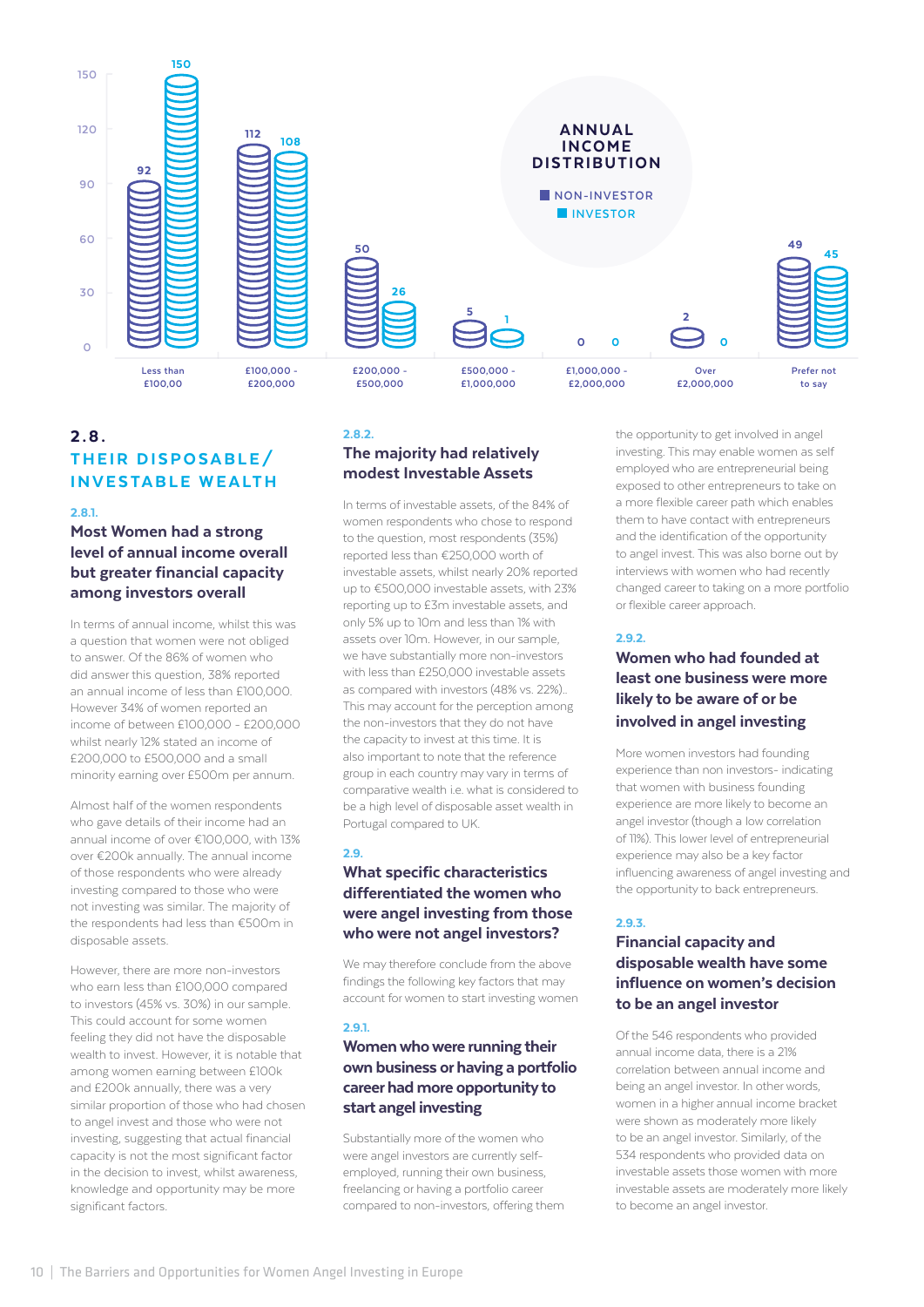# <span id="page-10-0"></span>**The Characteristics And Motivations 3 Of Women That Are Angel Investing**

## $3.1.$

# **MOST WOMEN WHO ARE** ALREADY ANGEL INVESTING DO NOT HAVE EXTENSIVE EXPERIENCE, REFLECTING THE LACK OF MATURITY OF THE WOMEN INVESTMENT MARKET

Of the 310 women respondents who were already angel investing, only a relatively small proportion of women respondents had extensive experience of business angel investing with 8% having over 11 years experience and 15% having over 6 -10 years experience. The most significant proportion (29%) of the angel investor respondents had 3 – 5 years of experience in angel investment, whilst nearly 20% had 2 years experience and a considerable number (27%) of respondents being new to investing with 1 year of experience. This reflects the fact that women have only relatively recently participated in the angel market and also indicating that women investing is a very recent phenomenon in less developed angel markets such as Portugal and Italy.

#### **Most had made less than 10 investments so far**

Less than 10% of the women angel investors had made more than 11 investments with a very small proportion (3%) having made more than 21 investments. A significant proportion (40%) of the women angel investor respondents had made 3 – 10 investments or 2 investments (23%) followed by those who made 1 investment (27%). As highlighted above, this reflects the fact that the number of women entering the angel investment market is relatively new across Europe and only a small number of women have been engaging in angel investing for a significant number years. This also reinforces the situation that there are very few role models able to pass on their experience about angel investing to other potential women investors. At the same time, Angel investors with longer experience in angel investing are more likely to have invested in a higher number of angel investments (a moderate correlation of 55%).

## $3.2.$ **AMOUNT THAT WOMEN** ANGELS INVEST ANNUALLY

60% of the women angel respondents were investing less than €20,000 per year, with 25% investing between €20,000 and 50,000 annually just over 8% were investing up to €100,000 per year and a minority (7%) are investing more than £100k per year. Again, this reflects the relative immaturity of the women angel investment market. However, this may also reflect the relatively lower level of investment capacity of women angel investors, many of whom may be supporting extensive family commitments, or feel less able to commit a significant level of disposable income to angel investing. Nevertheless we do not have comparative statistics about the levels of annual commitment by male angels in the partner countries for this study.

## ANGEL INVESTMENT EXPERIENCE



## NUMBER OF INVESTMENTS MADE



## MONEY INVESTED PER YEAR

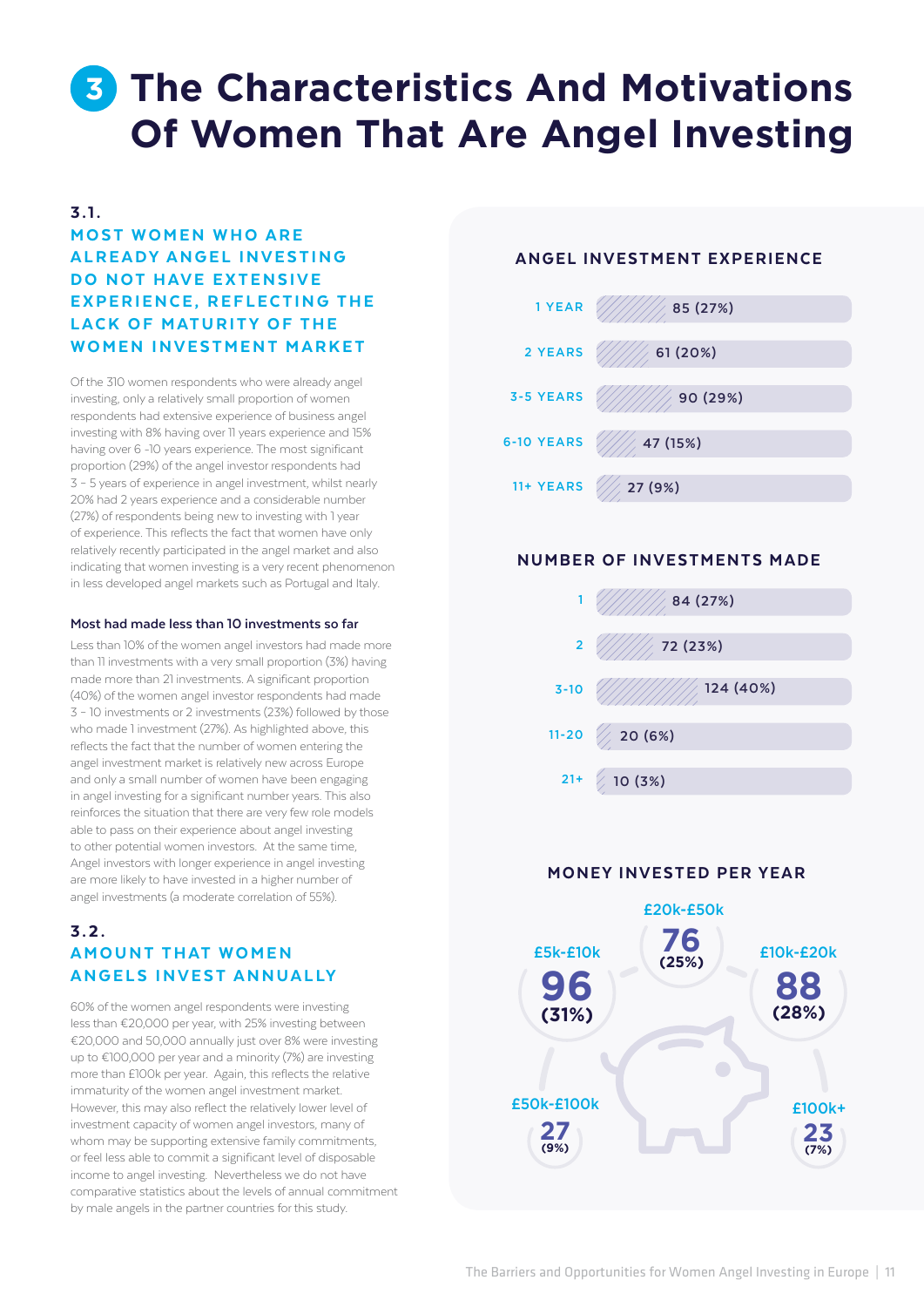

 $E5K-E10K E10K-E20K$ **E20K-£50K E50K-£100K** £100K+

# 3.3. MANY WOMEN ANGELS ARE MAKING MODEST LEVELS OF INVESTMENTS, WHILST MORE EXPERIENCED ARE TENDING TO COMMIT HIGHER SUMS

Nearly 80% of women investors were putting in less than £20,000 per funding round. The majority of women angel investors (47%) were typically investing between £5,000- £10,000 per company/funding round, reflecting a low risk approach. Just over 11% are putting in between £20,000 and £50,000, with the potential that the majority of these women were investing as a part of a syndicate where this can be a normal level of investment assuming that a number of investors are pooling their investment to build the deal. Only a very small number (5%) of the women respondents are investing £50,000-£100,000 and with less than 2% investing over £100,000 per deal. The data shows that experienced angel investors are more likely to invest more money per company/funding round (though a low correlation of 26%). Nevertheless we do not have comparative statistics about the average levels of annual commitment by male angels in the partner countries for this study. This analysis also does not take account of tax breaks in the partner countries concerned and which may act as incentives to levels of investing and appetite for risk taking



# $3.4.$ **MANY WOMEN ANGELS ARE NOT INVESTING** AS PART OF AN ANGEL SYNDICATE OR NETWORK WHICH MAY ACCOUNT FOR LOWER LEVELS OF **INVESTMENT BEING MADE**

It is significant that the majority of women angel investor respondents reported that they mainly invested alone (54%) rather than as a part of business angel syndicate or network (46%).

#### The Data also shows that those women who usually invest as part of an angel group have tended to make a higher number of angel investments (though a low correlation of 13%).

It is widely understood that investing in angel syndicates increases the potential to become an active angel investor, enabling peer support and learning, increased access to deal flow, opportunity to share risks, share due diligence and pool investment capability, notably enabling the development of a portfolio of investments.

Thus there could be a strong co relationship also between the number of women investing on their own and the relatively small level of investments or deal size as reported above.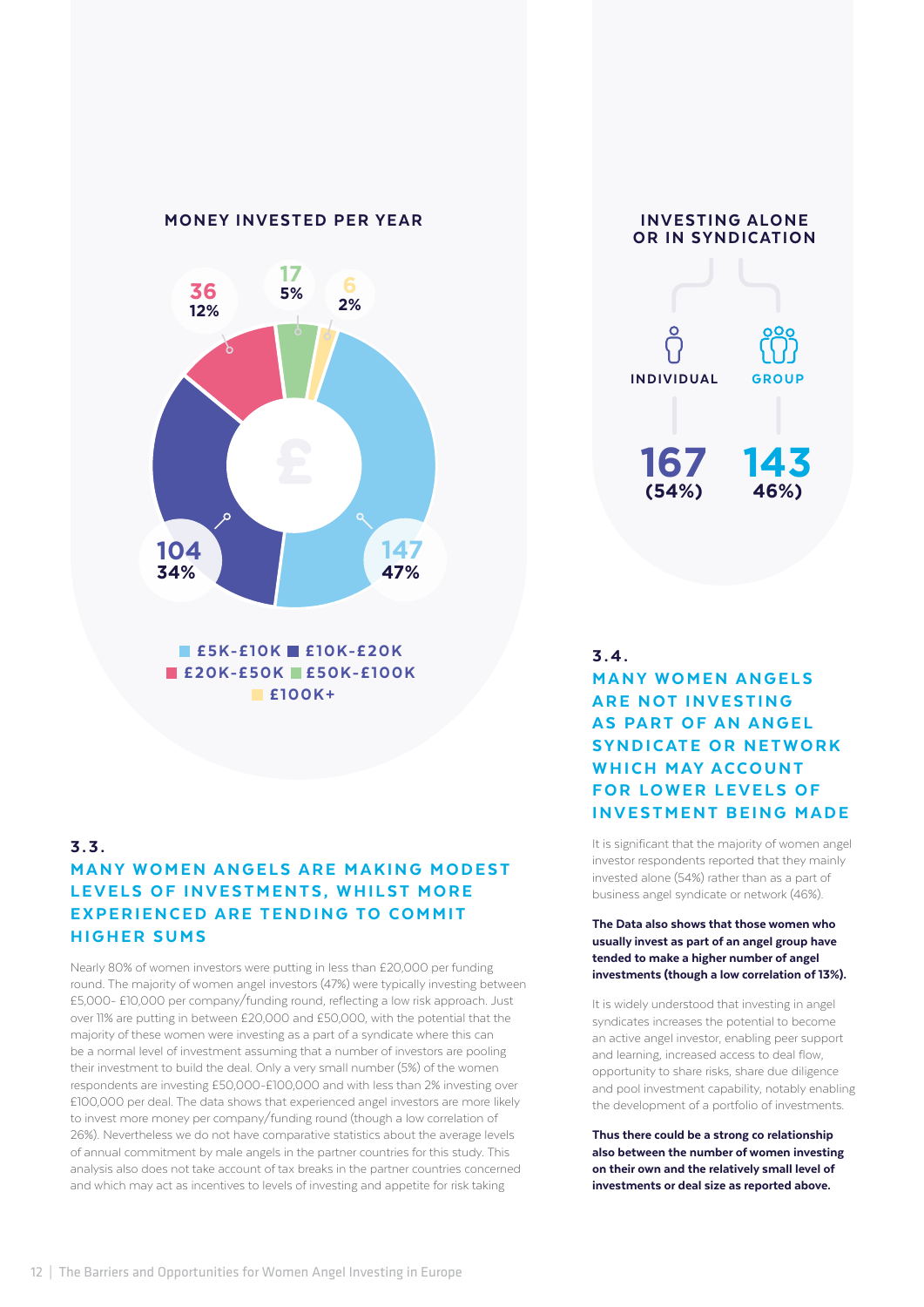# $3.5.$ THE MAJORITY OF WOMEN **INVESTORS HAVE INVESTED IN** WOMEN FOUNDERS

There is a clear appetite among women investors to back women founders or co-founders with a majority (54%), of those who invested in women-founded businesses having invested in at least one company founded by women, with nearly 20% having invested in 3 to 10 women founders and one female investor reporting that she had invested in over 11 founders to date. Whilst only a small minority of male investors back women led businesses with only a few leading male angels investing in a significant number of women founders. This highlights the importance of this pool of women angel capital to increase the level of investment in female-founded businesses.

# 3 . 7. WHAT ARE THE OPPORTUNITIES AND DRIVERS FOR WOMEN TO ENGAGE IN ANGEL INVESTING IN EUROPE?

A key aspect of the research was to understand the opportunities and motivations for women to engage in Angel Investing in the 6 partner countries

#### 3.7.1.

## Most women investors found out about Angel investing through Peer networks and interaction with other angel investors as well entrepreneurs

The most significant source of information and opportunity to learn about angel investing was identified as women's own **professional groupings and networks**, with 78% reporting this as the key source where they had found out about angel investing.

A further important source was through **interaction with other angels** (male and female) providing direct awareness of this source of investing and opportunity to engage. This reflects the importance of interaction with existing angel investors and role models as key means to encourage more women to invest.

**Interaction with entrepreneurs** was also identified as an important opportunity to find out about angel investing. This was borne out by women in the qualitative interviews who found that through mentoring entrepreneurs or through their own family members or friends that had become entrepreneurs, they had learned about the need of entrepreneurs for access to finance and found out about the opportunity of angel investing as a key means to provide risk capital to support these entrepreneurs. Other family members who were already angel investors were also seen as a source of awareness and information about the opportunity for angel investing. Some had also heard through media or through attending an event about angel investing or entrepreneurship but this was not by any means as significant as the influence of peers, friends and family or other entrepreneurs.

## WHERE DID YOU HEAR ABOUT ANGEL INVESTING?



## WHERE DID YOU HEAR ABOUT ANGEL INVESTING?

 **NB Respondents could select multiple answers.**

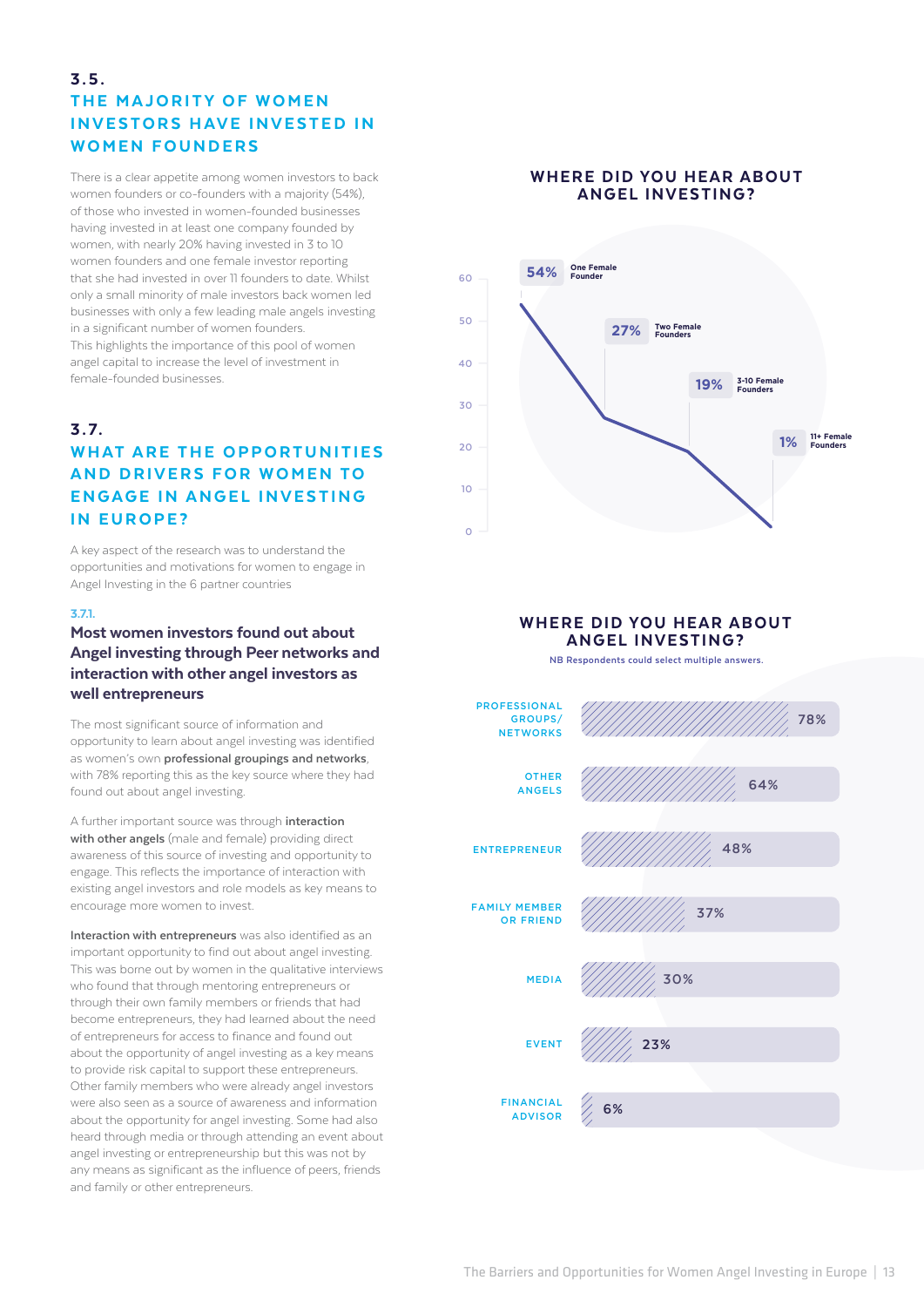"IFAs are prone to the view that angel investing is the 'wild west of investing'. They're so heavily regulated that they're afraid of offering angel investing to clients as an asset. They often don't know much about it"

## —UK WOMAN INVESTOR

#### 3.7.2.

## Very little advice is offered to women about angel investing by the financial advisory community or financial media

Many angel investors are using financial media and online sites, but for all those consulting a professional financial adviser, hardly any had been offered any advice on angel investing. The financial advisory community may be seen as a key means to enable women to identify the opportunity to back small businesses, however, the majority of women investor respondents said that the advisory community directed them towards conventional and deemed low risk areas of investment such as stocks and shares, followed by bonds and pension funds. A much smaller group of women were advised about the opportunity for investing in small businesses and the relevant tax breaks offered in the partner countries concerned.



# 3 . 8 . WHAT ARE THE KEY **MOTIVATIONS FOR WOMEN TO ENGAGE IN ANGEL INVESTING**

"Why am I a business angel? Certainly not just for the money it is about passion for entrepreneurship, for new ideas for innovation"

## PORTUGUESE INVESTOR

Supporting entrepreneurs to grow their business and support their local economy was regarded as the primary motivation for women to become angel investors - and this was more significant than making a financial return. Whilst there were a variety of reasons why the women respondents had been motivated to engage with angel investing, a clear motivation for most of them (71%) was that they had been attracted to support entrepreneurs and enable the growth of new businesses, aligned to the desire to do something interesting and useful with their disposable wealth.

# "I want to support young innovators and support them, knowing they have difficulties to find cash from other sources especially banks"

## FRANCE INVESTOR

The most significant motivation for women investors interviewed across all the countries was the desire to be involved with the growth stories of small businesses: the opportunity put something back and 'make a difference'. There was a strong interest in young people, new business models, entrepreneurs and entrepreneurship and it was the opportunity to interact with founders who needed help and support that was for many the driving force. There was a clear interest in particularly supporting and helping women entrepreneurs, though not exclusively.

"I started as a business angel, then I financed a start-up and I am now completely involved in it. Getting involved is much more interesting than just investing my money" ITALIAN ANGEL INVESTOR

This was a much stronger desire than to make money, which in many cases was secondary to this aspect. Where tax breaks were available, and this is the case in all the countries to one level or another, this was seen as useful but not the main driver.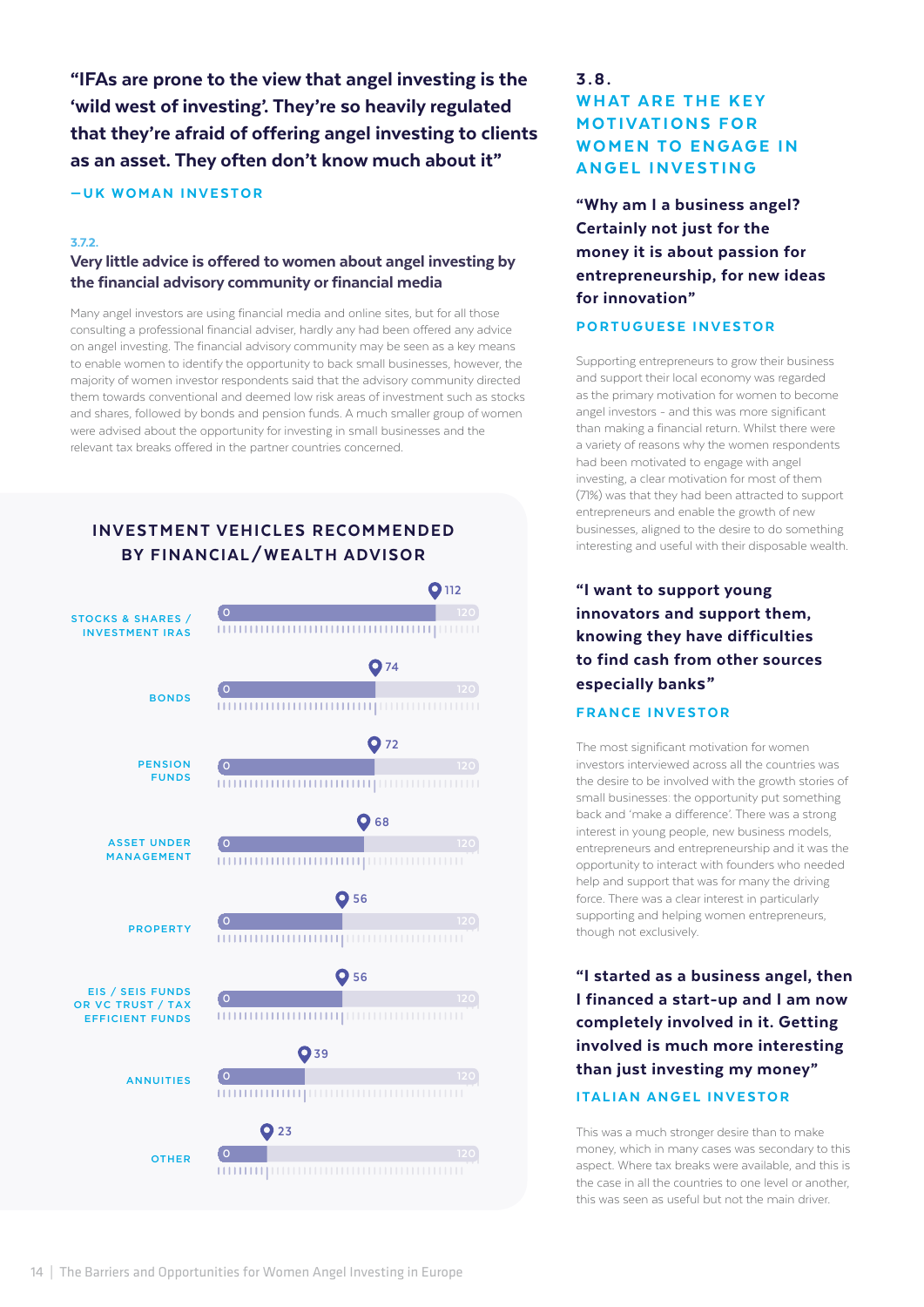"Investing in entrepreneurs is energising. It gives you the possibility to engage with the innovators and to be at the edge of a technological revolution". PORTUGUESE INVESTOR

Keeping up to date with business and technological developments was also a strong motive for many women investors: Over half of the respondents also saw that angel investing enabled them to keep up to date with the world of business and

technology, enabling them to interact with new ideas. Interestingly, seeking a financial return is only the fourth most commonly cited reason for being involved in angel investing, although nevertheless significant for more than 50% of the respondents.

The opportunity of meeting like minded people and making new friends and contacts within a network, making new social contacts and exchanging experience with their peers was also seen as important for many women. A further shared driver across all the countries was the opportunity to network and interact with others in collaborative and supportive relationships, networking with like-minded people, learning from others

and gaining new insights and knowledge about different industries and sectors.

For some, the additional opportunity to use their skills to support the growth of small businesses, including taking board position and non exec roles, reflects the significant number of angel investors having a portfolio career and thus having time and experience to offer the entrepreneurs they back.

Tax breaks were not the most significant driver: Whilst over a third of the respondents reported that the tax breaks were significant as motivation to invest, this was clearly not the most important driver, whilst potentially reflecting the fact this is not available in all of the partner countries.

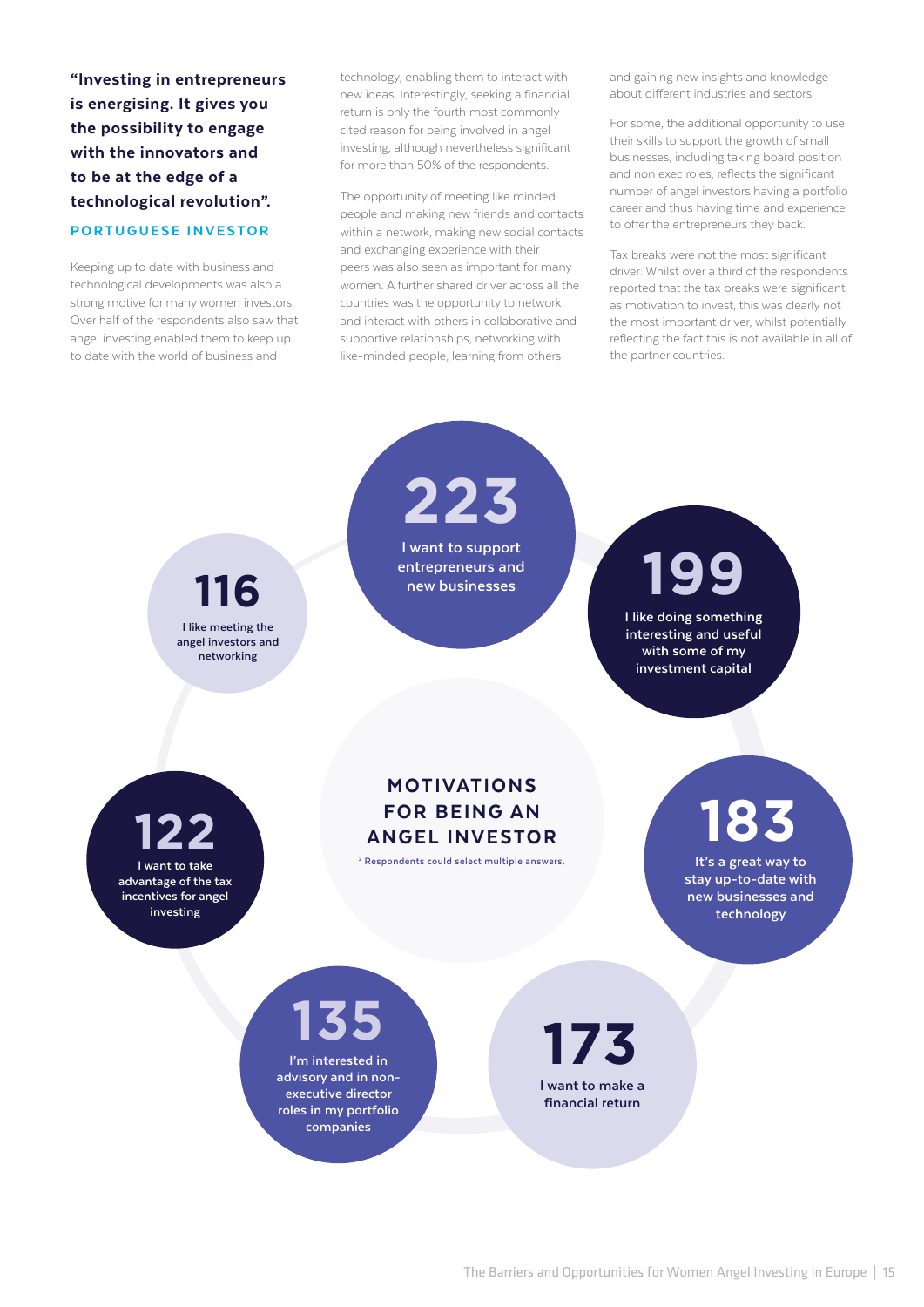# 3.9. **WHAT DID WOMEN INVESTORS THINK** WAS HOLDING OTHER **WOMEN BACK FROM** ANGEL INVESTING

"So many women don't know what business angels are. They don't think that business angels are investors" ITALIAN WOMAN INVESTOR

Women respondents were asked to consider why there were fewer women investing in small businesses compared to men and what were the key barriers.

Overall lack of awareness among many women: Most women angels felt that the overall lack of awareness amongst women about angel investing as an asset class was the biggest reason for lack of engagement of more women in angel investing.

"I was talking about angel investing among my peers and everybody was asking why I was taking part in such a risky activity" BELGIAN INVESTOR

Women see it as too risky: It was felt that the lack of information and guidance about angel investing and relevant tax support given by key sources of investment and wealth advice currently available to women, resulted in many women seeing this area of investing as too risky compared to other more conventional sources such as property or stocks and shares.

 "Women need more awareness about angel investing as an option at the point in your career when you are becoming quite solvent" UK WOMAN NON INVESTOR

**Perception that it is only for the super rich:**  A significant number of women respondents also felt there was an image presented in the media an press of (especially male) business angels presented in media and press as being extremely rich and highly successful in business and this resulted in few women feeling they had achieved sufficient success or wealth to participate.

"If you analyse the profile of a BA, apart from the fact that they are mostly men, the majority of these Business Angels come from having high positions in the corporate world. Maybe this is a barrier for women, as there are definitely fewer women who arrive at the top of a corporation and thus feel they have the time and management experience to do this form of investing" PORTUGUESE INVESTOR

## REASONS CITED BY WOMEN INVESTORS FOR LACK OF WOMEN ANGELS

**2 Respondents could select multiple answers.**

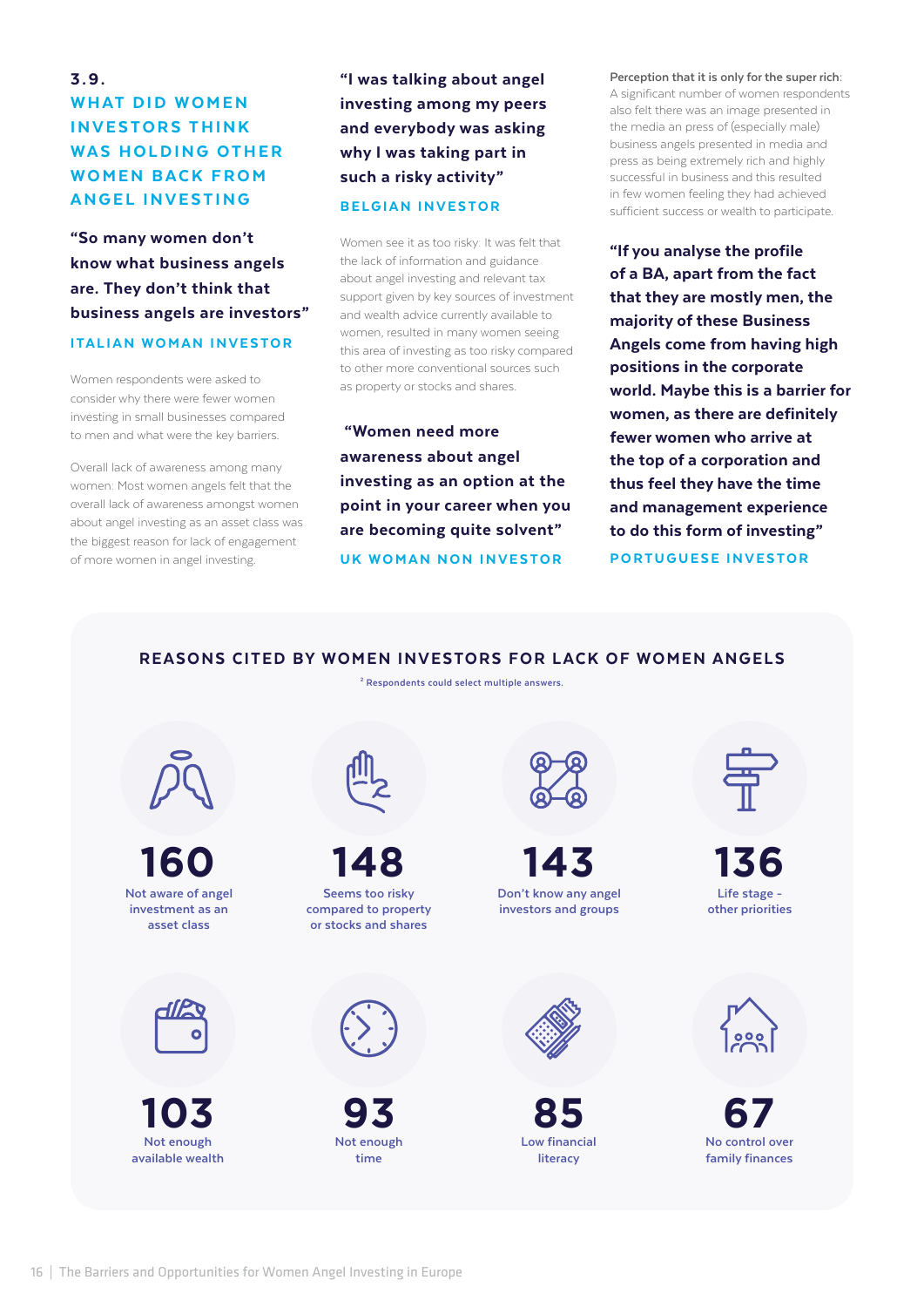The lack of access to angel groups or angel investors and the lack of visibility of this area of investing or access to role models, appears to be one of the primary reasons why our respondents think that there are so few women angel investors compared to men.

# "I think it is very important to educate women in finance and investments. Learning by doing. The risk needs to be mitigated"

## ITALIAN WOMAN INVESTOR

Many women have other financial commitments and family priorities: Women investors felt that many women have other priorities and calls on their financial resources and time including family commitments, and supporting school fees and mortgages, thus having less spare disposable wealth or time available to engage with angel investing compared to their male counterparts. Some also identified that women's lack of engagement with financial information and guidance or decisionmaking was a potential factor.

"Women have always been more pressed about their time management to care for their work, the household, the family. So there are fewer women investors, not because we are risk averse, but simply because every minute of our time is worth so much and we need to plan carefully" SPANISH WOMAN INVESTOR

#### **Male dominated investor groups prevent women from engaging**

It is notable that the qualitative research also showed that many women investors had found all male /mainly male angel groups very intimidating. Many women investors had had negative experiences in attending male dominated or all male angel groups across Europe and there is strong need to establish women focused/women friendly groups in the Partner countries.

 "I wanted to join an angel network but they were all run by older men. The atmosphere was terrible and I never invested there".

## FRENCH WOMAN INVESTOR

"Being in a network of business angels mainly men, you have to be aware of the rules – their rules, like how decisions are made. It's a man's world " PORTUGUESE WOMAN INVESTOR

On the other hand, where there is a lack of angel groups available to women in key regions then there is a need to support the establishment of new syndicates or groups focusing on diversity and attracting a high proportion of women investors.

"When I tried to get in touch with start-ups with more promising ideas, I did not succeed because other important (male) investors had already gone ahead. Interesting start-up projects do not arrive on the desk of a single business angel like me" ITALIAN WOMAN INVESTOR

Women have always been more pressed about their time management to care

for their work, the household, the family. So there are fewer women investors, not because we are risk averse, but simply because every minute of our time is worth so much and we need to plan carefully"

SPANISH WOMAN INVESTOR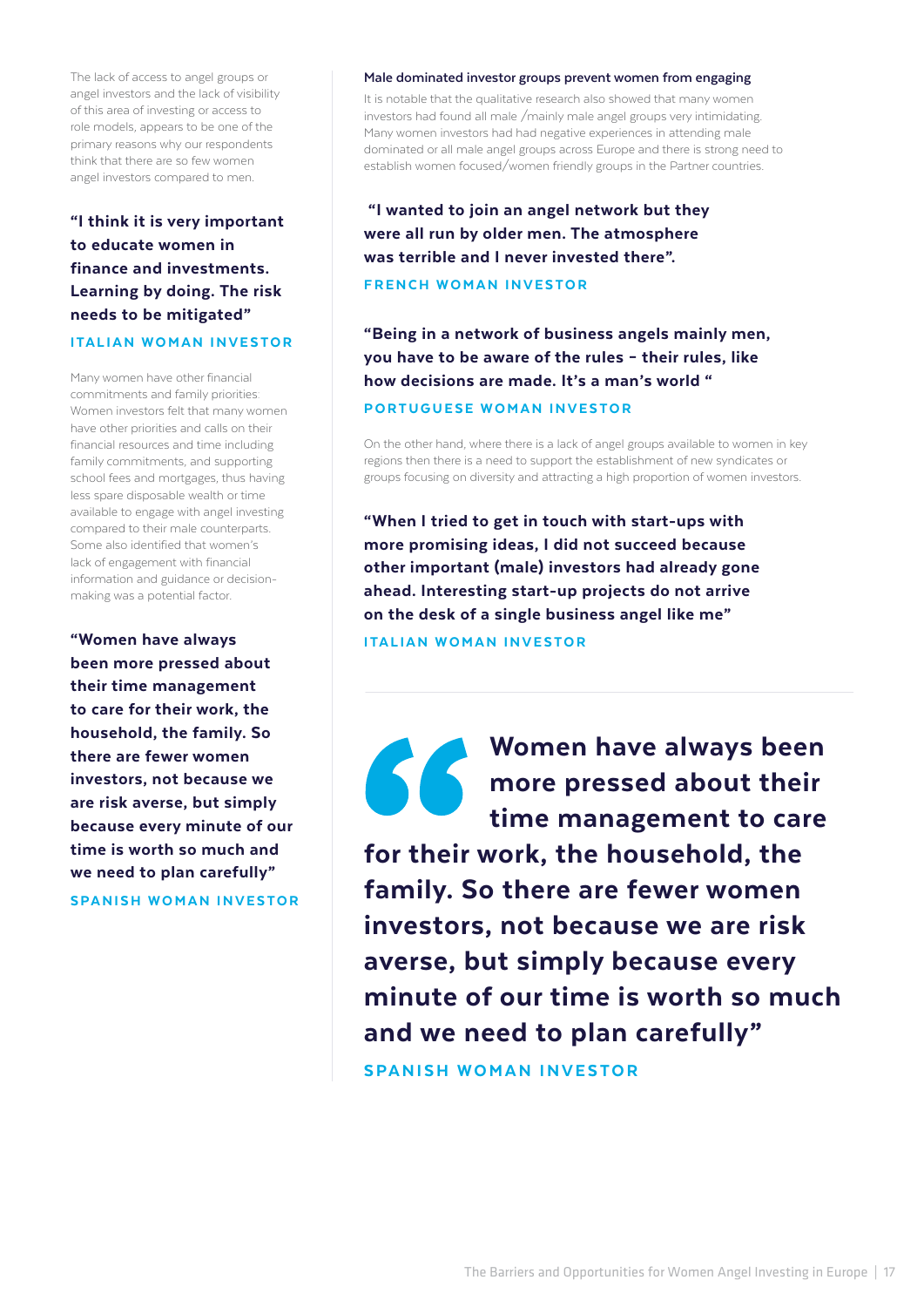# <span id="page-17-0"></span>**4** The Key Barriers and Challenges **Perceived by Women Who Were Not Angel Investing**

# 4.1. **MANY WERE AWARE** OF ANGEL INVESTING. **BUT MANY WOMEN NON INVESTORS LACKED KNOWLEDGE ABOUT** THE PROCESS AND OPPORTUNITIES AS AN **ASSET CLASS**

A key aspect of the research was to understand womens' perceptions as non – investors about angel investment and what influences their decision not to engage in this area of investment.

The survey showed that of the 330 women who responded who are not angel investing. nearly two thirds did know about angel investing in backing small businesses. The majority felt there was a lack of information targeted at women about angel investing as an asset class and were unaware of the details about the angel investment process.

#### Women lacked understanding of how to find the right entrepreneurs to back

A significant number of the women non investors did not have regular interaction with entrepreneurs or entrepreneurship in either their professional life or social life. As demonstrated above, this interaction with entrepreneurs has been shown to inspire many women to start

angel investing and so many of the noninvestors lacked this stimulus.

A key area of concern was also that they did not know which businesses to invest in and also they did not know how to get started when considering investments into earlystage unquoted businesses and not having sufficient understanding about how to do angel investing.

Clearly this indicates the need for an intensive programme of awareness raising and education about the angel investment process to increase understanding of how to identify the right deals to invest in and how to address inherent risks in investing in small business.

## MAIN CONCERNS ABOUT ANGEL INVESTING

**Respondents could select multiple answers.**

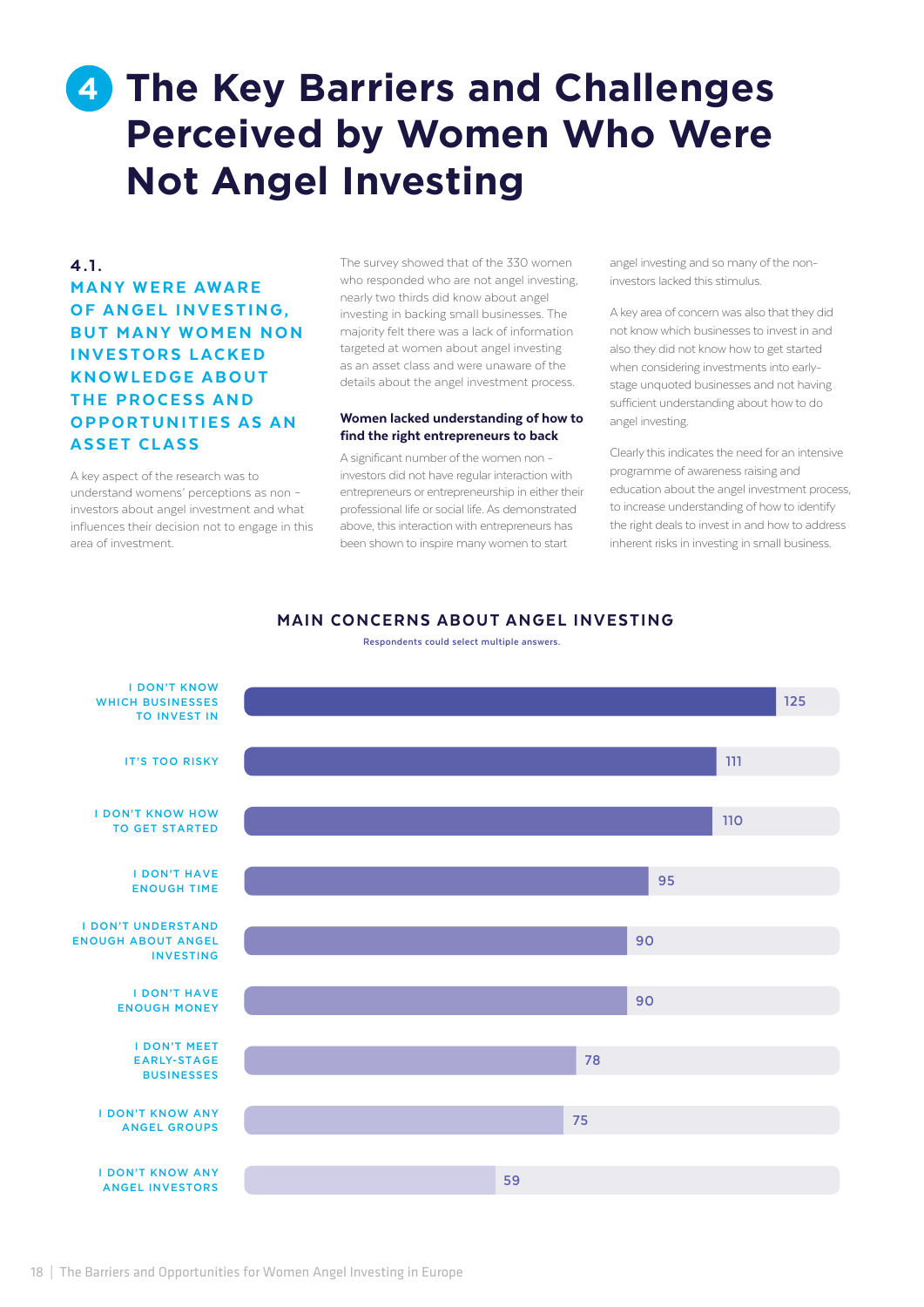"The angel process is not accessible. There's a different process, language and knowledge and there's an assumption among men that everyone gets this and many of us don't. How you get involved in the whole angel process is hard."

## UK WOMAN NON INVESTOR

## Women non–investors identified angel investing as risky

A significant proportion (40%) of the non investors identified that this area of investing is very risky and that you could lose all your money and that successful exits could take a considerable time which would be seen as a major deterrent to engaging in angel investing.

"I didn't know that to be an angel investor you could invest in a small way in a syndicate. I thought you needed much more capital to invest – I want to understand this more and how to get involved"

#### PORTUGUESE INVESTOR

Thus this indicates a strong need for messaging that both addresses the concerns about risks and how these are addressed by women angel investors. This includes the need to increase awareness and information about the opportunity to mitigate risks through accessing government supported tax breaks in the partner countries. Also this indicates a need to encourage engagement in training and education on angel investment to developing knowledge, skills and experience in investing to mitigate risks and improve outcomes and returns on investment

"I live in the province of a small region of central Italy and it is very difficult to get in touch with either start ups or women investors"

ITALIAN WOMAN INVESTOR

#### Many women non-investors were

#### unaware of tax breaks for risk mitigation

Slightly more than half of the non-angel investors (52%) were unaware of the support through tax breaks available in the partner country to support investments in start-ups or early-stage businesses (whilst all of the partner countries concerned have some form of tax-break through requirements and provisions may vary)

# "So many of our peers are unaware of the benefits of the tax breaks of supporting entrepreneurial investors" FRENCH WOMAN INVESTOR

As detailed above, strategies to raise awareness need to include information about tax breaks as key means to enable women to mitigate risks, through direct and targeted messages to women through key target groupings, for example professional networks and through education and recruitment actions.

Most women non investors had received no information or guidance on angel investing from their financial advisers

## An overwhelming majority of nonangel investors (96%) indicated that their financial advisors have not mentioned angel investing as an investment option for them.

This indicates an important opportunity to engage pro-actively with the Financial Advisory and Wealth Advisory community in the partner countries, both direct and online/media sources to improve the level of understanding about angel investing as an asset class and to address the barriers that may be perceived among the advisory community about recommending women to engage in this asset class.

When it comes to investment vehicles or areas of investment recommended by financial or wealth advisors or trusted sources, as with the women angel investors, the main area of investment recommended is stocks and shares and also pension funds, closely followed by bonds and property. Most importantly, only 14% have been informed by these advisory sources about relevant tax breaks or funds enabling them to invest in small businesses.



My financial advisor assumed, as a woman, I was risk averse and I should look at safe options. He never mentioned Angel investing or the EIS tax relief scheme"

UK WOMAN INVESTOR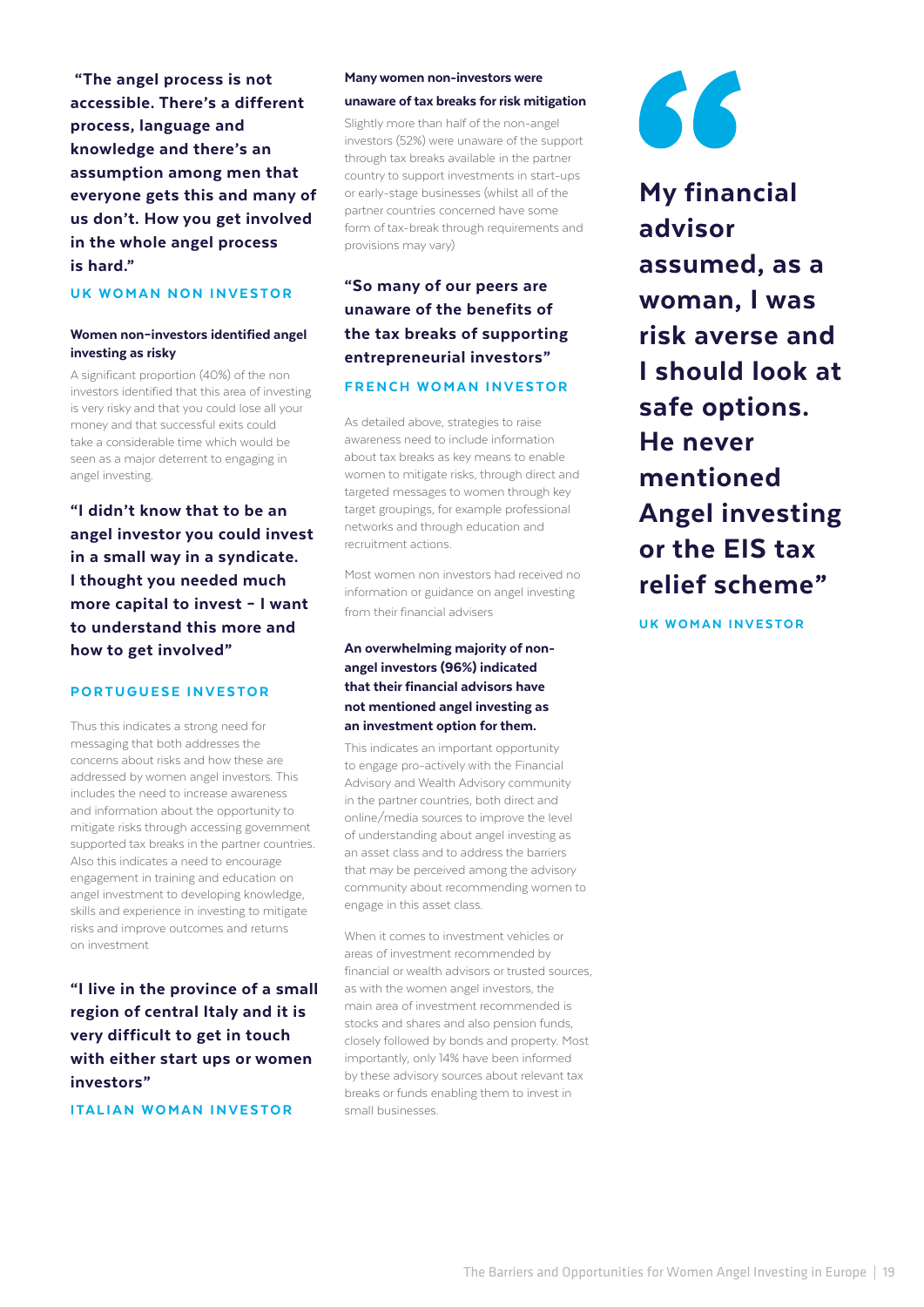## REASONS CITED BY NON-INVESTORS FOR THE LACK OF WOMEN ANGELS



**181 Life stage other priorities**



**Not enough time 119**



**172 Not aware of angel investment as an asset class**





**Low financial literacy 84**



**149**

**Not enough available wealth 75**



**Don't know any angel investors and groups 138**



**No control over family finances 48**

## 4.2. WHY WOMEN NON **INVESTORS FELT THAT WOMEN DO NOT ENGAGE** IN ANGEL INVESTING

Over half of the women non-investors felt that life stage and other family financial priorities were a major reason for non engagement in angel investing, rather than actual financial capacity.

These factors combined are seen to prevent many women from feeling that they could commit to angel investing at a time when they are focusing on their families, whilst recognising that many younger women have the financial capacity to start investing prior to such family commitments .

 "Often women look at angel investing and then stop because they don't have the time for the meetings, due diligence, term sheets meetings and all that's involved in the process. We find it daunting in terms of

# the time required and often have competing priorities such as families and work requirements".

## UK WOMAN NON-INVESTOR

Over half the women non investors (54%) thought that life stage and other priorities for their available finances commitments was a major reason for non engagement. Many women despite having considerable financial capacity were concerned about their existing personal commitments in terms of financing the needs of their families and the need to make future financial provision for family needs, mortgage etc rather than making external investments. Unlike their male counterparts, these successful women in business and the professions did not feel able to commit to angel investing when there were other calls upon their finances including family commitments, school fees, mortgages etc. Many of these women also identified a lack of time to engage in angel investing.

"A woman is more careful than a man when it comes to engaging money that is "family money" into an investment".

#### FRENCH NON-INVESTOR

However this perception was also linked to other key factors such as the lack of awareness of angel investment as an asset class and perceptions of being highly risky, compared to other forms of investment. This was followed by a lack of access to local angel groups or syndicates that were welcoming to women angel investors and a sense that this is very much a male dominated world.

"Women can be seen as bad mothers when they make risky investments, instead of investing in real estate to offer a roof to their children, while men who are fathers choose to make risky investments".

FRENCH WOMAN NON-INVESTOR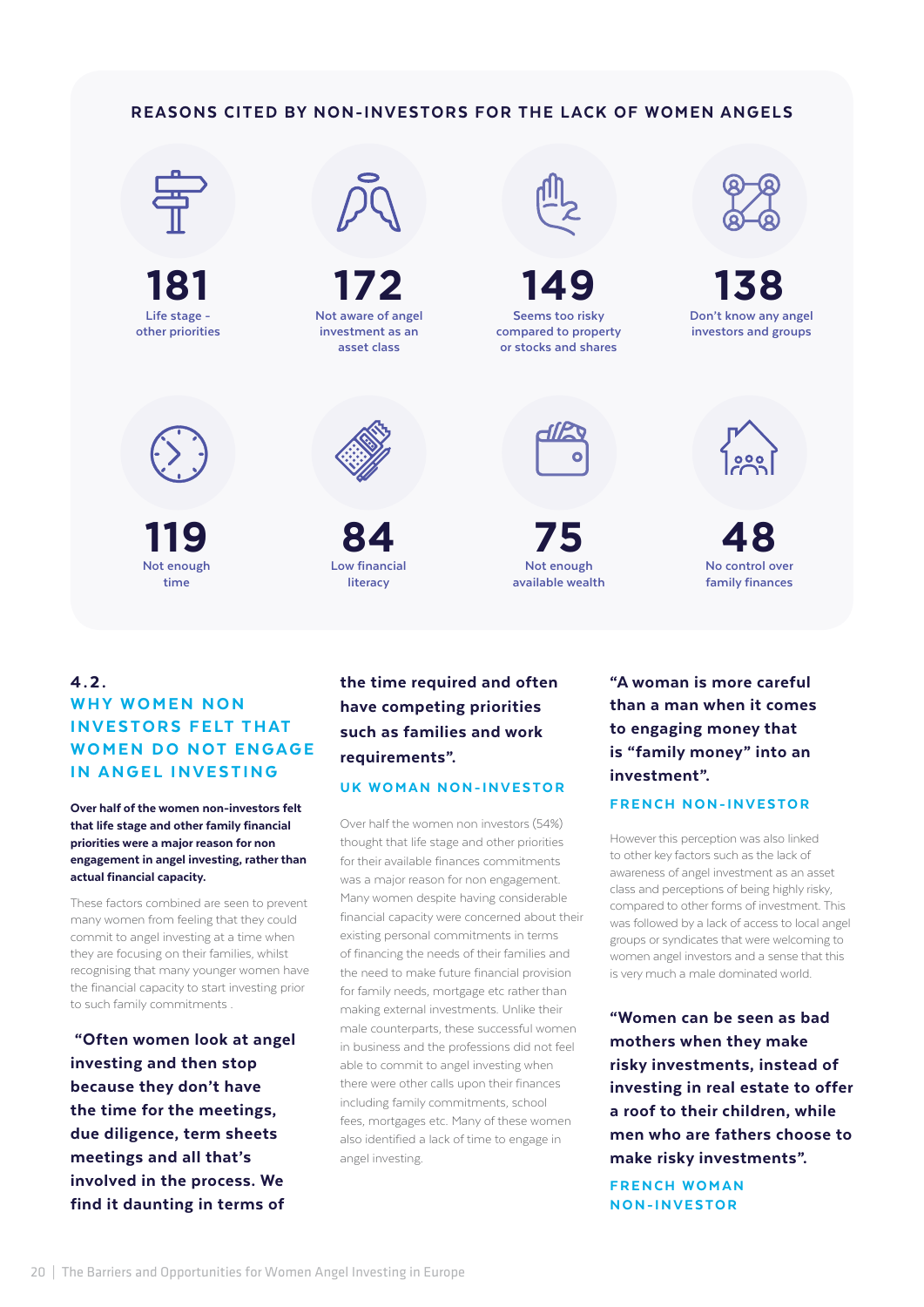#### Women thought that angel investing was only for the super-rich, with the belief that you have to commit very significant amounts of finance in each company.

Among the women non investors interviewed, there were a significant number who felt that angel investing was not for them, since this was for people who had very high levels of disposable income and assets. Also they thought that individuals invested very large sums in each deal, over €100k+ and were unaware of the implications for investing in a syndicate and building a diversified portfolio.

#### Many women were seen as lacking confidence in making a financial decision about making an investment in a small business

Many of the women non investors interviewed mentioned a lack of confidence about taking financial decisions, or in committing their finances to an area of investing that they do not understand, also that they needed to have extensive financial knowledge or background in finance to be an angel investor. This was linked to a lack of knowledge about the angel investing process or tax breaks available in their own country.

Many were unaware of any business angel groups near them or how to make contact with angel groups that welcomed women investors

"I am interested in investment that involves others not only because the need for capital is lower and the risk is shared, but also because I like to work with others and be in a trustworthy environment…" PORTUGUESE NON-INVESTOR

Slightly more than half of the non-angel investors (52%) were unaware of any business angel groups operating near them. This indicates the need to address the lack of visibility of angel investing for women and the need to increase awareness of local investment opportunities and access to angel investor groups or syndicates where these are available.

"I'm sincerely interested to exchange opinions with other women about the subject since we have too few angels in Italy"

ITALIAN WOMAN INVESTOR

#### Lack of access to women friendly angel groupings was seen as key barrier

Many cited the lack of women-oriented angel groupings as a key barrier - though only a relatively small proportion suggested womenonly groups. There was also a general sense that this was very much a male-dominated area and that women had found it very difficult to be accepted into existing malefocused investing groups.

#### Women non–investors also reported negative experiences of attending an all male investor event or pitching session and finding it intimidating and unwelcoming and deciding not to embark on angel

This also recognises the need as cited above to ensure that the local angel groups are welcoming and supportive of women angel investors. This indicates the need to work with existing angel groups to encourage them to directly target women investors and promote the opportunity to women to participate in angel investing through targeted effective messaging.

The lack of access to angel groups or angel investors and the lack of visibility of this area of investing is seen as one of the main reasons why there are so few women angel investors compared to men.

Not enough visibility about women angel investing among female peers or female role models

# "My friends and colleagues never discuss whether they are angel investing or not"

## UK WOMEN NON-INVESTOR

A significant proportion of the non-investors felt that angel investing was not discussed among their peers and they were unaware of any colleagues or friends who were angel investors. They felt that women investors did talk about their investing and were not given coverage in the media and had not seen articles about women investing and that it was not presented as an area of investment for women.

# "I don't want to have any visibility or tell people I am an angel investor"

#### BELGIAN WOMAN INVESTOR



Many women think that Angel Investing is only for the superrich and you have to commit very significant amounts of money in each company"

ITALIAN WOMAN INVESTOR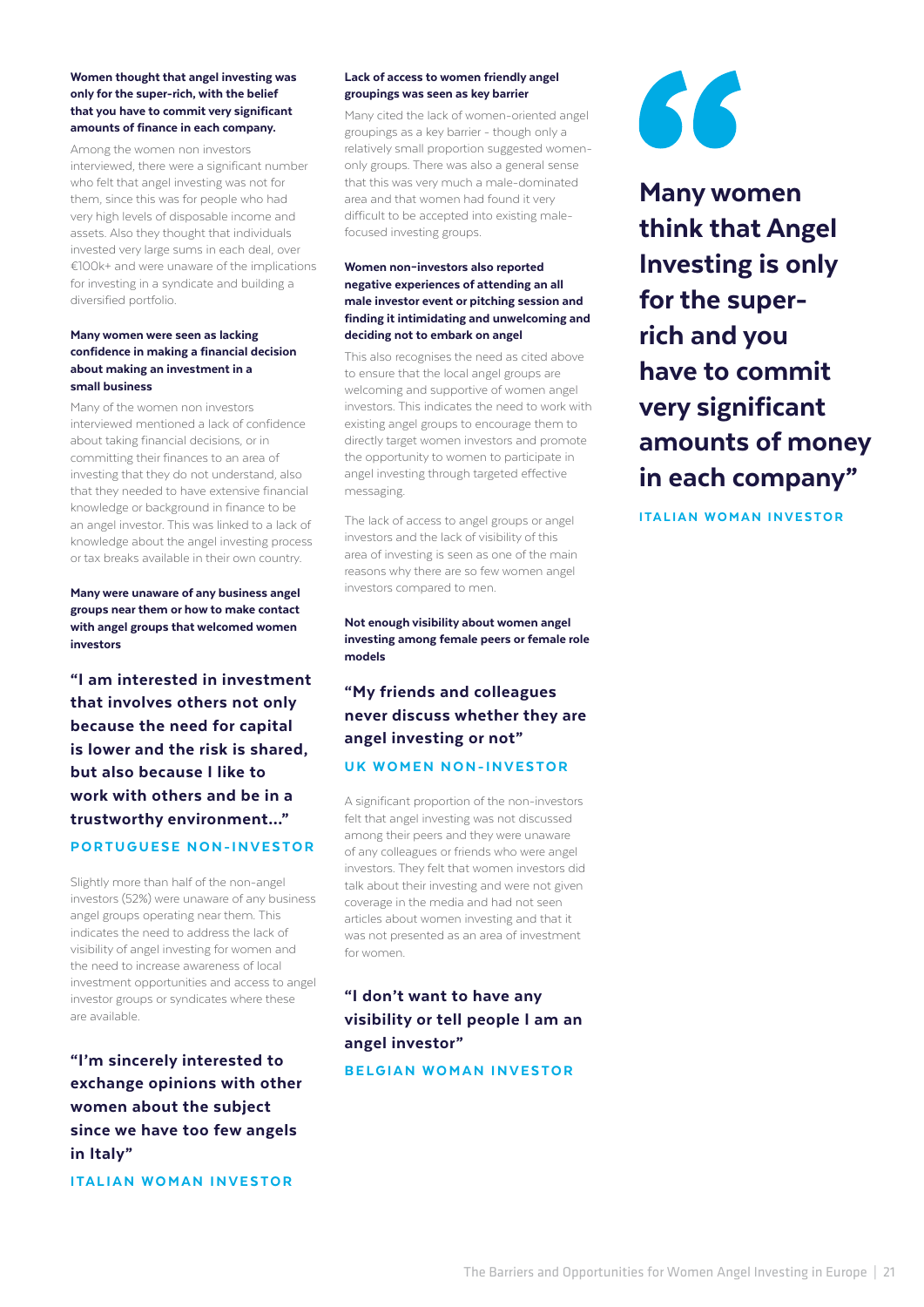# <span id="page-21-0"></span>**What do Women 5 Think Should be Done to Increase the Number of Women Angel Investors?**

This question was discussed with all of the 225 women interviewed across the partner countries, both investors and non-investors and there was a strong level of consensus about the key actions that could be taken:

#### Targeted Awareness Campaign:

Most women in all countries suggested that the number of women angel investors could be increased through targeted awareness campaigns, aimed at increasing overall understanding of the opportunity for angel investing and underlining what contribution angel investors can make in supporting entrepreneurs, combined with information on how to go about it (and access relevant tax breaks in their own countries) as well as highlighting some of the softer benefits such as collaboration and learning new skills and showing that it is fun and rewarding. Women mentioned the importance of being clear about how much time it might take to participate in angel investing, so they can factor it into their busy schedules.

#### Women Investor Role Models and Case Studies:

Many women identified the need to have more women involved in angel investing speaking about their activities and imparting their rationale for getting involved and talking about their investments and outcomes, especially about the entrepreneurs they have backed and the

impact their investment has had on their growth, especially any successful exits. This could be in various fora, both at face-toface events and in the media/online.

#### Education On Angel Investing:

Nearly all women interviewed felt that there was a need for access to more bespoke education programmes, such as workshops, aimed at helping women understand the process of investing and to demystify much of the jargon around it. There is a need for better understanding of what the angel investing process entails and specific aspects like financial, legal and tax knowledge that will help women feel more knowledgeable and in control. This, combined with mentoring and support from women who are already investing, was seen as an important aspect. It was acknowledged that women do not like to undertake activities where they do not feel informed or competent, so programmes where they could comfortably ask their own personal questions were vital. 'Learning by doing' rather than 'learning by theory' was also seen as important, so shadowing deals and learning from case studies was seen as attractive.

#### More female-friendly networks/syndicates:

Many women cited the lack of access to angel investing groups that were female friendly and diversity in investor groups was more important than women only. There was need for a targeted campaign directed at existing angel groups across the partner countries to encourage them to welcome and support women angel investors and to support the development of more diverse, female focused angel groups or syndicates.

#### Forum for Peer to Peer support:

The concept of women offering peer to peer support and exchanging experiences was felt to be more useful than encouraging women-only investing groups - the concept of increasing diversity in investing overall was most attractive. A few women said they would ideally like to get to know about angel investing in women-only groups, with others who were in the same boat, so they would feel comfortable asking questions etc. They would then 'graduate' to participating in mixed groups, once they felt sufficiently comfortable.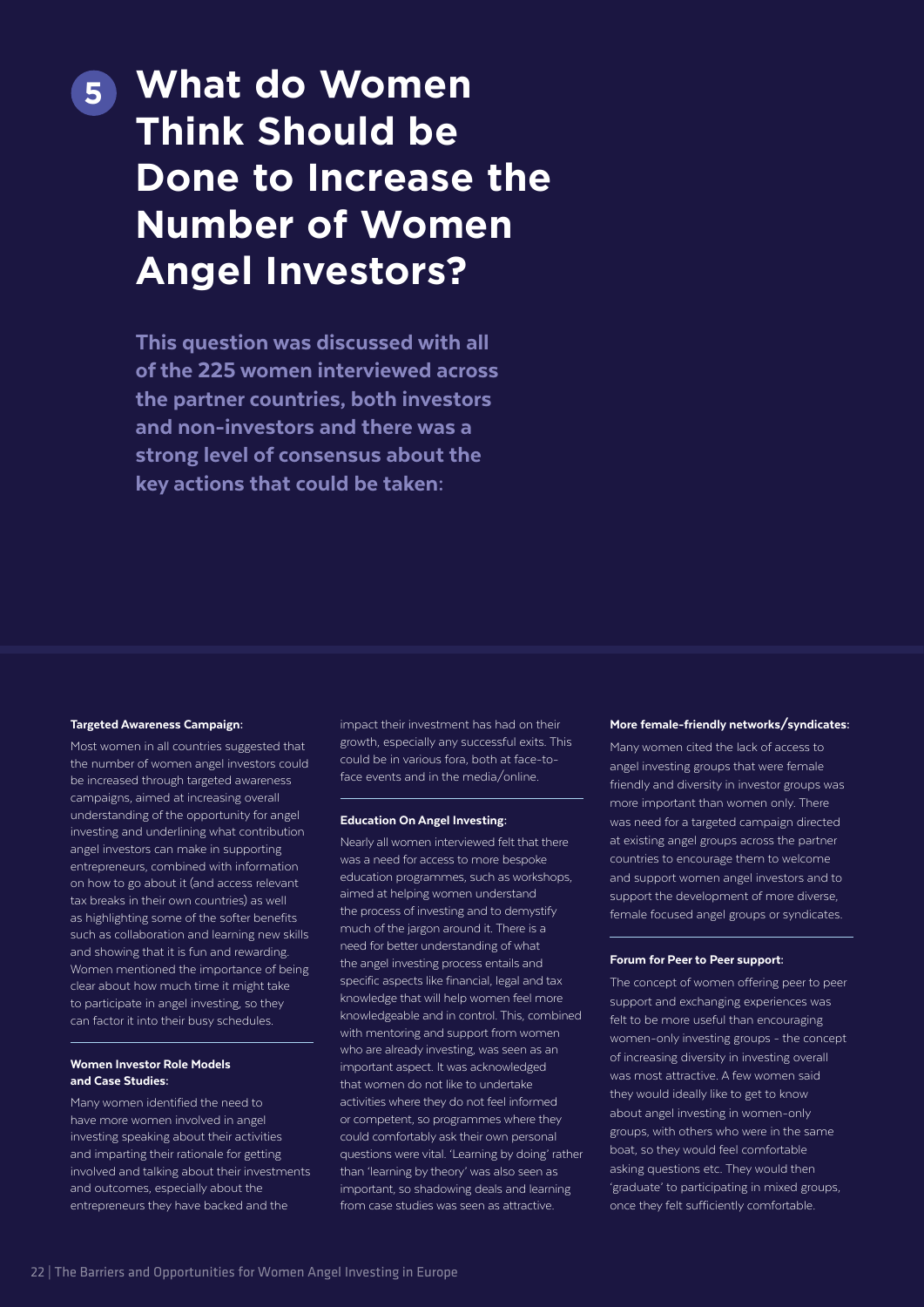# <span id="page-22-0"></span>**6** Implications of the Findings of **the Research for the Delivery of the WA4E Programme Across the Six Partner Countries:**

This key findings drawn from both the quantitative data from the online survey of 640 women who including 310 women who were already angel investing and 330 who were not angel investing

Combined with the qualitative data from the 225 interviews carried out across the partner countries, have provided some core indications for the partners for the implementation of the WA4E programme. Notably this has provided extensive insights into the underlying motivations of women already investing and what have been the triggers to enable them to start investing, indicating what actions might be effective in bringing more women into angel investing. Most importantly, this research has enabled us to identify the key barriers and concerns that women have about angel investing and why so many women with the financial capacity and business experience are not currently engaging in angel investing and provided indications of what can be done to address these challenges.

The WA4E Programme is broken down into a set of Workpackages identifying key areas of action and so recommendations for actions by the partners will reflect the objectives of these workpackages.

## 6.1.

## AWARENESS RAISING AND RECRUITMENT TO ATTRACT MORE WOMEN TO ENGAGE IN ANGEL INVESTING (WP 3 AND 4)

#### 6.1.1.

## Key messages to recruit women non-investors:

Understanding the motivations of women who are already investing enables us to develop the focus of awareness and marketing messages to increase the appetite for women to want to engage in angel investing and specifically enabling more women to both engage with entrepreneurs.

Key messages reflecting the motivations of existing angel women investors:

The most significant driver identified for most women investors was the opportunity to support other entrepreneurs in their journey to build and grow a business. Thus key messages to encourage engagement among business women not currently investing should focus on the opportunity through angel investing to support other women in their journey to build and grow a business.

It is also clear that messages need to appeal to women's sense of supporting their local and national economy, doing something good with their disposable wealth, thus potentially addressing women's philanthropic motivations and making a social impact.

Messages should also recognise that women are interested in the world of business and technological innovation and thus the importance of presenting angel investing as a means to get closely involved with innovation and find out about new technological development, especially in areas that might touch their daily lives or work interests. This can be shown through case studies and examples of successful women tech businesses that have had angel backing.

#### 6.1.2.

## The need to address women's underlying concerns about engaging with angel investing

As was also revealed by the research, there are a number of concerns that women investors have which prevent them from engaging in angel investing and it will be vital to address these concerns in key messages and awareness raising activities among the targeted groups of women non investors.

#### Addressing concerns about the need to be super wealthy:

An important aspect of the awareness raising and messaging to women is to dispel the myths and misconceptions about angel investing identified by women who are not yet investing. It will be important for key messages to enable women to understand that they do not need to have vast sums of disposable wealth, but also that through working in syndication they can invest modest sums and build a portfolio across a number of investments and also that syndication enables them to reduce the time they personally need to spend on identifying deal flow, due diligence and following their investments.

#### Addressing concerns about the risks inherent in angel:

There is a clear need to provide perspective on the level of risk in angel investing and increase awareness and information about the opportunity to mitigate risks through accessing government supported tax breaks in the partner countries. Also this indicates a need to encourage women's engagement in training and education on angel investment to develop knowledge, skills and experience in investing as a key means to mitigate risks and improve outcomes and returns on investment, as well as the benefits of syndication to reduce risks and building a diversified portfolio.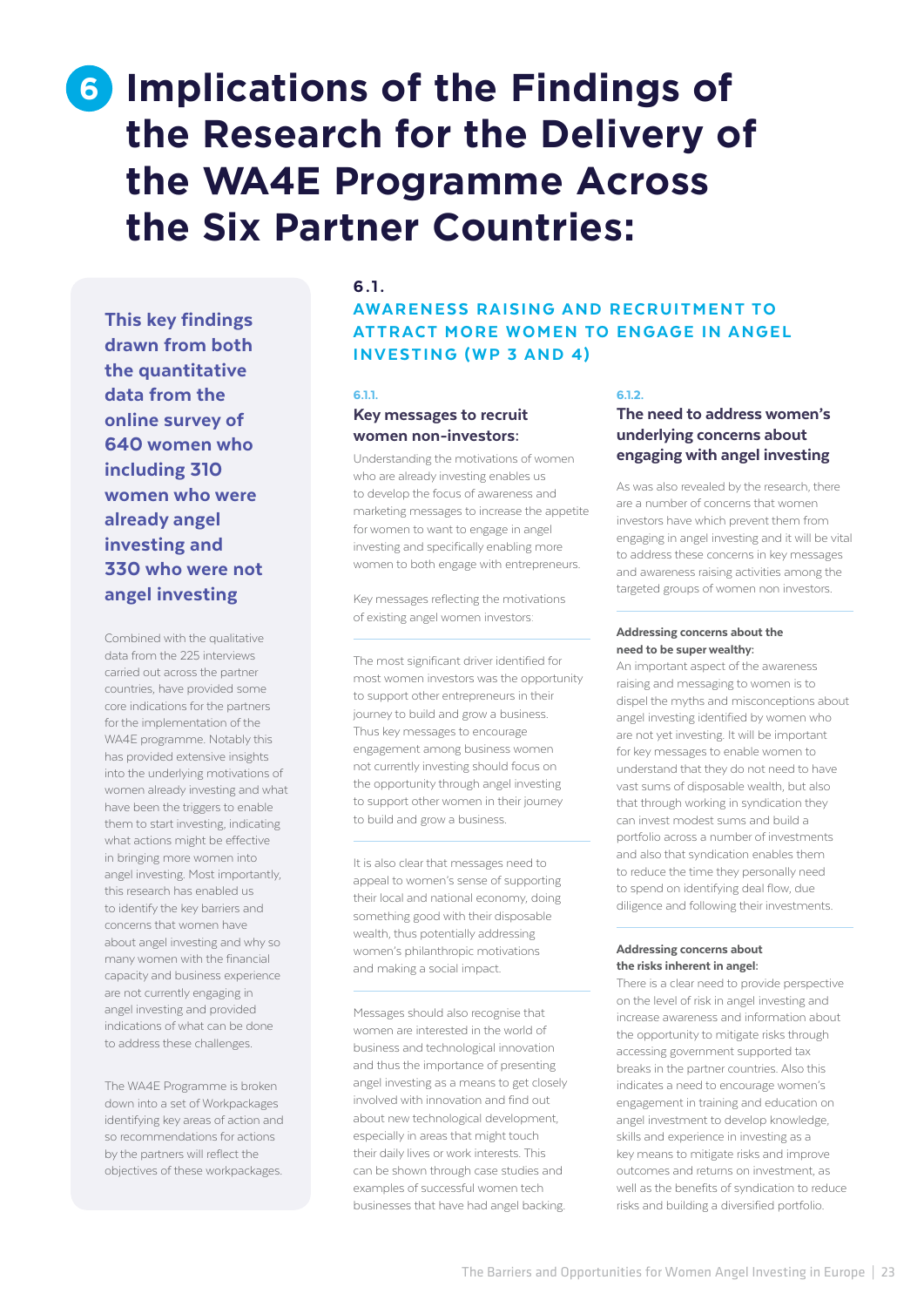#### Addressing concerns about Financial knowledge and skills:

Core messaging to women who are not yet investing also need to addresses the underlying concerns expressed about the level of experience and knowledge about finances required to be an angel investor and how this can be offset through syndication, but also how through attending training workshops they can gain knowledge and confidence about the angel investment process, to increase understanding of how to identify the right companies to back.

### Addressing concerns about time and other family commitments:

Awareness raising and core marketing messages also need to take account of the core perceived barriers about time and other family financial commitments among women in the key target age groups between 30 and 45. It indicates the need to increase awareness and knowledge among women in this target age group of how angel investment works, the opportunities to mitigate risk including the tax breaks and providing the opportunity to interact with existing angel groups to enable the opportunity to invest relatively small sums, pool risks and build an affordable portfolio.

There is also a clear need to ensure that women are aware of how they can access women friendly angel investment meetings and pitch presentations that take account of women's family commitments. Notably it will be vital to promote strong role models and case studies of women who have effectively combined family and angel investing, notably as part of a portfolio career.

#### Access to Case Studies of Angel-backed Entrepreneurs:

As has been shown above, women investors started investing through exposure to entrepreneurs, understanding their growth challenges and how they could help. This indicates the importance of providing women who are not yet investing with opportunities to access case studies of entrepreneurs, especially women entrepreneurs and enabling them to understand the impact that angel investing can have upon the growth of their business. This could also include opportunities to directly meet and interact with entrepreneurs at awareness events and seeing some live pitches.

This includes promoting case studies and interactions with entrepreneurs to speak about the women investors that have backed their business and what impact this has had on their business.

#### Case Studies and Role models of Women Angel Investors:

Case Studies and learning about other women who are actively and also successfully angel investing is core strategy for WA4E to gain the engagement of women and increase recruitment into angel investing.

The lack of awareness of other women investors or interaction with women who are actively angel investing demonstrates the need to give far more visibility to women who are angel investing through media and social media and dedicated awareness events. It will be important to ensure that there is a regular supply of articles in media and social media, enabling women investors to talk more openly about being an angel investor.

It will be vital to includes identifying more women investor role models prepared to speak about their experiences of angel investing.

Awards events and high profile events that celebrate women lead investors will also offer a valuable means to raise awareness and reinforce key messages.

#### Target Profile for awareness and recruitment:

The research showed that women between 30 and 50 years were the most active group and notably those with at least 10 years business experience active across a wide range of industries and not just women in financial services or business and professional services. Thus key business media and journals across all industries are relevant, as well as Professional online groupings such as Linked-In.

However the research revealed that women operating as NEDs and with portfolio roles having had already a successful business career are a key target. At the same time the research revealed that women who have already founded and successfully exited a business may be seen as a core target audience for identifying women who have the capacity and interest to start investing.

Targeting should take account of the fact that higher income earners were shown as moderately more likely to be an angel investor and the need to target women likely to be earning relatively strong annual income (ref 80k+€) or €200k+ disposable assets.

#### Targeting professional womens' groups and networks:

The research also indicated that many women had gained awareness of angel investing through professional women's groups and business networks so these should be a core focus for awareness raising and recruitment for women business angels, including speaking at events, bespoke angel investment awareness events articles in their newsletters and websites.

#### Targeting Financial Advisors and Wealth managers and financial media:

The research revealed that an overwhelming majority of women received no advice or information about angel investing from their advisors: Thus there is an important opportunity to engage proactively with the Financial Advisory and Wealth Advisory community in the partner countries including, accountants and other key intermediaries, as well as direct and online financial media sources to improve the level of understanding about angel investing as an asset class. It will be vital to address the barriers that may be perceived among the advisory community about recommending women to engage in this asset class including advising on relevant tax breaks to mitigate risks and how angel investing can form part of a mixed portfolio of investments.

## 6.1.3.

Ensuring that women recruited to angel investing by WA4E have access to women friendly investment groups to enable effective and sustainable engagement in angel investing

The research revealed that women were not aware of any angel groups or syndicates near them that they might join that would make them welcome. This reinforces the need to develop more opportunity for women to access women friendly angel investment groups or syndicates across Europe and the need to increase diversity amongst existing angel groups.

The research also revealed the need to ensure that there is effective and accessible information through the WA4E partners about local angel groups that are welcoming and supportive of women angel investors. WA4E Partners need to work with existing angel groups across the Partner countries to encourage them to directly target women investors and promote the opportunity to women to participate in angel investing through targeted effective messaging.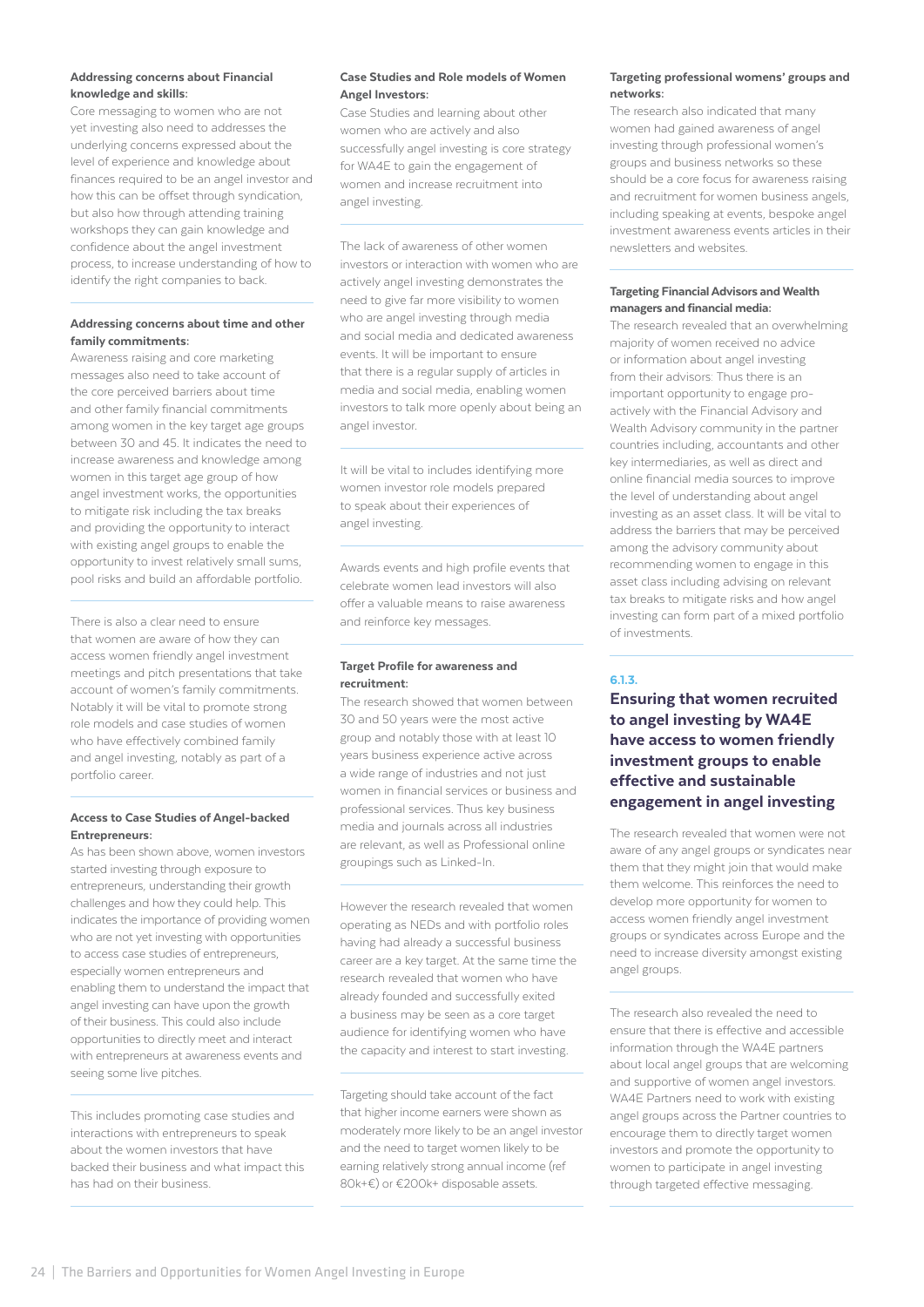On the other hand, where there is a lack of angel groups available to women in key regions then there is a need to support the establishment of new syndicates or groups focusing on diversity and attracting a high proportion of women investors.

At the same time the WA4E partners need to look at ways of changing the attitudes of male dominated groupings and encouraging and supporting women to participate in syndicated deals is a clear priority across all the partner countries. This will entail working with existing groups to see what changes can be made in the structure and organisation to become more welcoming to women investors.

However, the need to establish women only angel groups is not necessarily what women see as the solution since this may marginalise women angel investment.

#### 6.1.5.

## Forum for Women Angel Investors in the Partner countries:

Women especially identified the clear need to establish a forum for women angel investors and would–be angel investors in each partner country either at national or regional level. This would be an important tool for engagement and recruitment to enable women to come together and share experiences on angel investing and build relationships and as a source of mentoring and peer to peer support for women in their early stage of investing.

# 6.2. **ORGANISATION** OF TRAINING AND **MENTORING FOR WOMEN ANGELS (WP5)**

The research has revealed the need for women who have expressed interest in engaging with angel investing need to gain access to training and skills development in order to give them an in-depth understanding of the angel investment process as a means to give them the confidence to start actively angel investing.

The research among women already investing also revealed that many women are new to the angel market and lack experience, and this indicates the need to support new and less experienced women angels with opportunities for further training and professional development and mentoring from more experienced women angels in order to enable them to engage more effectively in angel investing.

Thus key awareness messages and education programmes aimed at women need to be designed to enable women to address the key concerns that were identified in the research. This includes:

#### Understanding the importance of investing through syndication to support risk taking:

This will include providing insights about the benefits of syndication to work alongside more experienced players to gain access to good dealflow, and to enable them to address issues such as time and disposable wealth by sharing the responsibility and pooling financial risk and finance; how to build a portfolio based on smaller levels of investments across multiple investments, whilst being realistic about the finance needed to follow a deal through multiple rounds. It will also be vital to use women as mentors and case studies to ensure understanding that women like them with modest levels of disposable income are actively investing and that angel investing is not just for the super rich.

#### Understanding tax breaks to mitigate risks:

This should be reinforced by information about how to effectively use tax breaks available in the partner countries to reduce risk and reduce financial exposure.

#### Understanding how to find deals and evaluate deals and the investment due diligence process:

It will be important to enable women to have the skills and confidence to know what to look for in a deal, what are the key areas that will indicate whether the business is ready and suitable for investment, how to evaluate the opportunity and also when to walk away from a deal. It will also be important to demonstrate the benefits of working in a syndicate to do effective due diligence and understanding the legal and contractual processes. This also demonstrated the opportunity for women to work alongside other more experienced women investors to go through the whole process from deal identification to due diligence to structuring the deal.

#### How to effectively use their experience and skills to support the business post investment and affect outcomes:

A further key aspect of training and mentoring is enabling women to identify how they can effectively use the experience and contacts and knowledge to support the entrepreneurs they have backed post investment. How can they bring strategic and practical advice, what role they can take post investment, how to support next round of funding and how to strategise for exit. This is a key aspect for women who want to be able to feel they are making a direct contribution to the success of an entrepreneur, and is one of the main drivers identified for many women in engaging in angel investing.

#### 6.3.

# **ORGANISATION OF** PITCHING EVENTS TO ENABLE WOMEN **TO ENGAGE WITH AND INVEST IN** ENTREPRENEURS. ESPECIALLY WOMEN ENTREPRENEURS (WP6)

As indicated by the research findings, many women lack interaction with entrepreneurs and are unaware of the range of businesses seeking support and funding to grow their business including lack of access to women entrepreneurs and many were unaware of opportunities to see pitching entrepreneurs in their own area.

A key aspect of WA4E will be to organise a regular programme of pitching events (at least 2 per year in each country) where women investors will be specifically welcomed and encouraged to engage with local pitching events, especially presenting women entrepreneurs seeking funding. These events should be designed to give women exposure to quality deal flow, but also provide good opportunities for direct interaction with a range of projects and an opportunity to identify entrepreneurs that they feel could benefit from their investment and to give them chance to meet and interact with other like-minded investors.

It will also be vital to ensure that women who are less experienced are given support in the post pitching and due diligence phase to decide whether to make an investment. This will be best effected by enabling women to take part in a syndicate, enabling mentoring from the more experienced angels through the due diligence and deal structuring process.

#### Ensuring that pitching events are organised on a women friendly basis and taking account of the needs of women investors:

The research also revealed the need to ensure that women can access women friendly angel investment meetings and pitch presentations that take account of women's family commitments. So the WA4E pitching events will need to ensure that meetings are scheduled at women friendly times taking account of school/ working hours and that women have the opportunity to schedule interactions including due diligence and meetings post investment around their own commitments.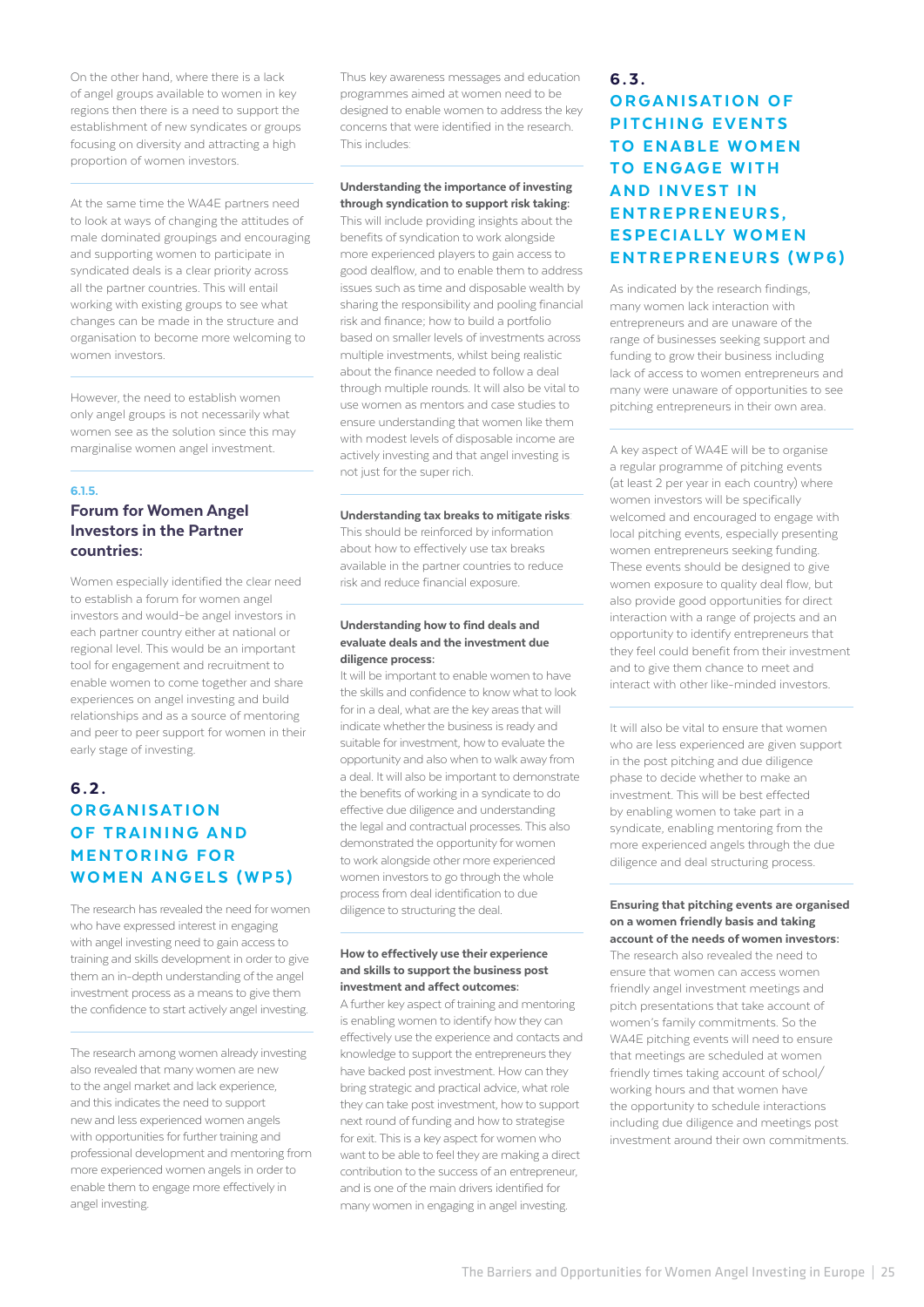# <span id="page-25-0"></span>**7** The Implications of the **Research Findings on Women Angel Investing for Policy Development in the Six Partner Countries and at EU Level**

# $7.1.$ **CURRENT POLICY** ENVIRONMENT FOR SUPPORTING WOMEN INVESTORS

Currently there are no specific national policies in place in the six partner countries concerned to specifically target women investors.

France may be seen as an exception, having had some national government subsidy to establish and support Femmes Business Angels network as part of France Business Angels national angel association.

Nevertheless all of the partner countries have put in place tax breaks of one kind or another to support the growth of angel investing and some of the partner countries have direct subsidies to support national angel federation bodies to support their work in promoting angel investing.

At the same time the member states have policies in place to promote start-up and increase the support to start up and early stage businesses, both using national funding sources and drawing on European sources including the European Regional development Funds ERDF; also funding through the EIF and EIB. This also includes specific policies in some member states to increase the number of women entrepreneurs. Some of the member states have also put in place co-investment funds to stimulate angel funding and leverage angel investment, including the UK Angel CoFund (since 2012) and more recently for example in Portugal.

Notably many of the member states are also developing policies to stimulate and support more women entrepreneurs and this gives a strong opportunity to identify the importance of building a diverse base of investment to increase the chances of women entrepreneurs to access investment.

There are therefore potential opportunities for the partner organisations to access national government support to support the growth of women angel investment to complement the work being done through the WA4E programme.

# 7. 2 . OPPORTUNITIES FOR **ACTION AT NATIONAL** AND REGIONAL LEVEL

The research also indicted the opportunity to improve existing policy at national and EU level . This includes:

## 7.2.3.

## Support for National/ Regional Women Angel Co-Investment Funds:

Notably there are opportunities for the establishment of a national or regional focused Women Angel Co-investment fund in each of the partner countries – to stimulate and leverage women focused angel syndicates and lead women angels, providing further incentive for women angels and encouraging syndication and the development of more lead women angels. Match funding through the fund

could be based on the requirement for a significant proportion of the investment syndicate being women angels and notably having a lead woman angel who will take a key role in supporting the business post investment. This could include a further priority for investments being made in women founders or co-founders.

# 7. 3 . **ESTABLISHMENT OF AN EU WIDE WOMEN ANGEL** CO-INVESTMENT FUND:

In view of the challenges that some member states may have in implementing such a fund for leveraging angel investment among women at national or regional level, we recommend that the European Commission consider the opportunity to establish a European Women Angel Co-Investment **Fund.** This would be aimed at stimulating and leveraging an increased level of women angel investment especially in key countries where this market is especially underdeveloped, but also offering the opportunity to women investors to come together across borders to support entrepreneurs and pool their investment capacity and business expertise.

The key parameters for this fund would need to be agreed, but would be aimed at adding value to and complementing member state level initiatives, but also recognising the importance of this vital yet untapped pool of women investment capacity across the member states to support Europe's high growth potential entrepreneurs and notably prioritising investments made in women founders or co-founders.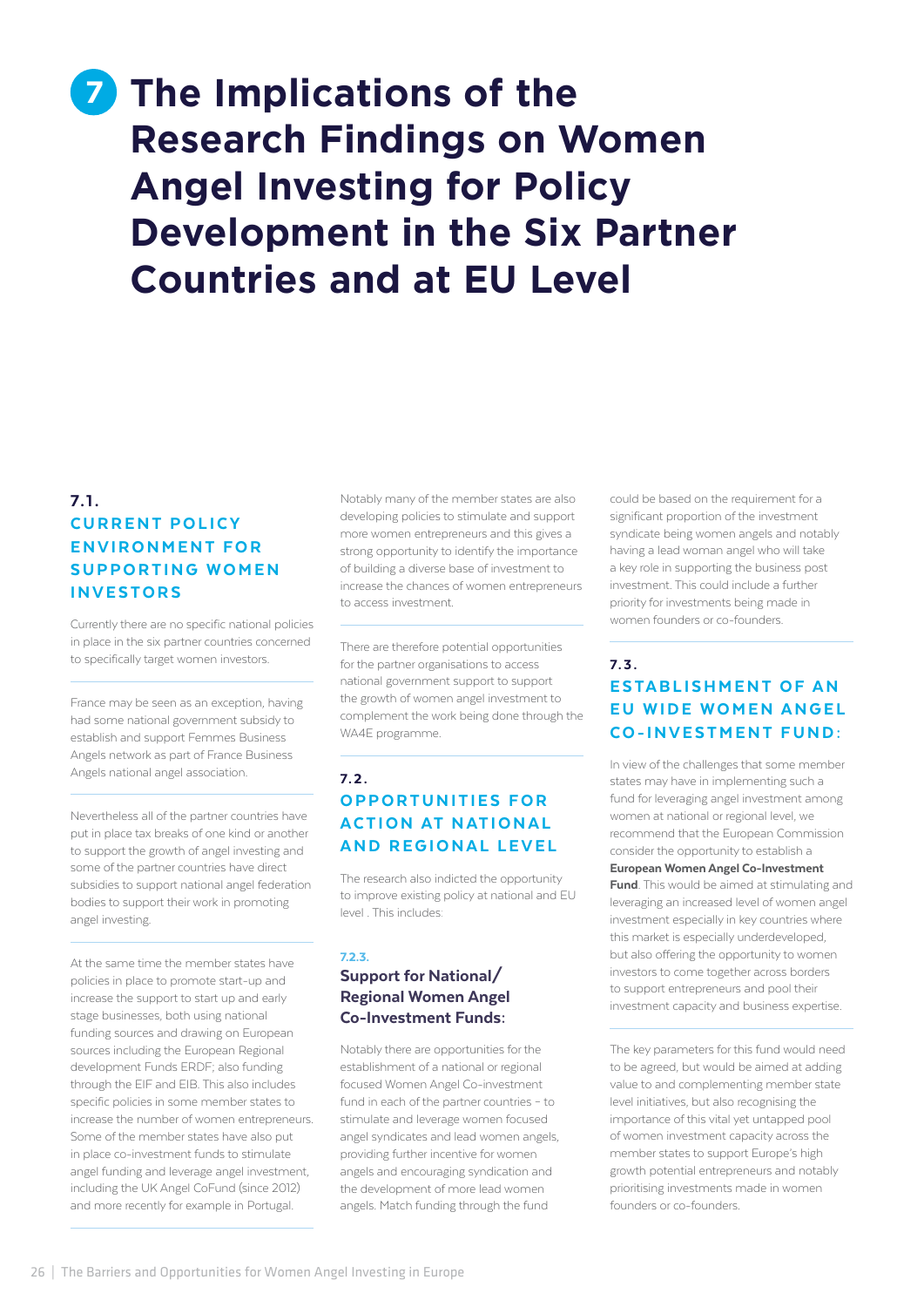"Why am I a Business Angel? Certainly not just for the money - its about passion for entrepreneurship, for new ideas, for innovation."

PORTUGUESE WOMAN INVESTOR